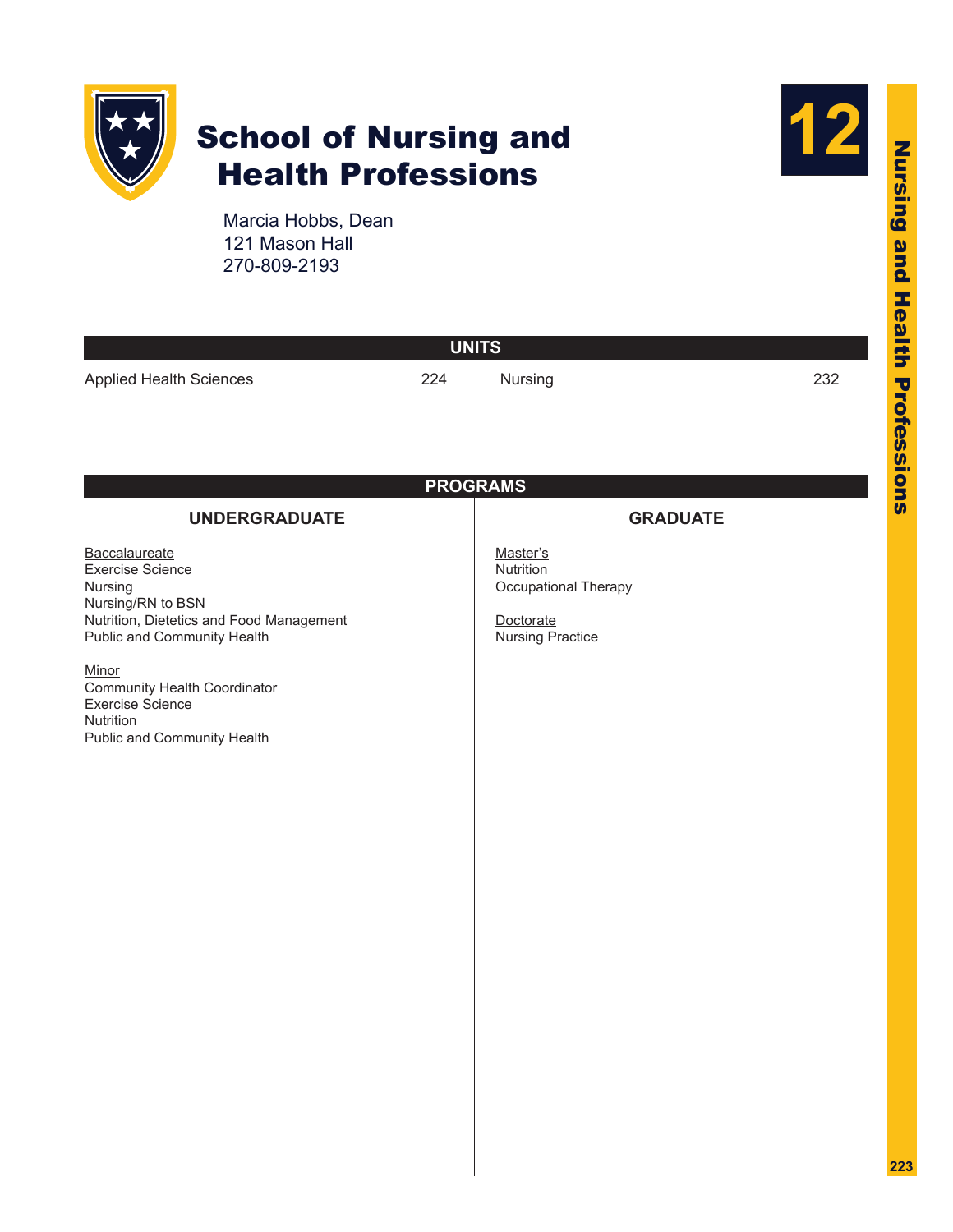# School of Nursing and Health Professions

<span id="page-1-0"></span>The School of Nursing and Health Professions offers baccalaureate and doctorate degrees in nursing as well as other health professions offered through the Department of Applied Health Sciences.

# Department of Applied Health Sciences 408B Applied Science Building 270-809-5742

**Chair:** Miranda Terry. **Faculty:** Byrd, Crouch, Dodd, J. Erdmann, K. Erdmann, Kalinski, Maghrabi, Molla, Paine, Powers, Reeves, Stanczyk, Terry.

 The Department of Applied Health Sciences offers the following programs dealing with health promotion, pre-health professional, clinical practice, and rehabilitation sciences.

A Bachelor of Science is offered in exercise science with two tracks available: exercise physiology and pre-health professional. This program prepares students for employment in health-related fields, graduate programs, or to take national certification exams through the American College of Sport Medicine, the National Strength and Conditioning Association, or other recognized entities in related fields.

A Bachelor of Science is offered in nutrition, dietetics and food management with tracks in dietetics, food management, or nutrition and foods. The graduate Dietetics Internship Program prepares students to become Registered Dietitians (R.D.). These graduate internship hours may be applied to completion of the Master of Science in Nutrition.

The Bachelor of Science in public and community health has three track options: healthcare administration, health education and promotion, and health information administration. It is a dynamic program that is interdisciplinary in nature and provides options that allow students to prepare for various careers in public and community health organizations, such as hospitals, government agencies, or non-profit organizations. The program also prepares students to sit for professional certifications/licensures, and/or pursue graduate studies in related fields.

A Master of Science in Occupational Therapy (MSOT) degree is offered. This program prepares students to sit for the national certification examination for the occupational therapist administered by the National Board for Certification in Occupational Therapy (NB-COT). This program offers a traditional route to completion, as well as a 3+2 accelerated route for exercise science students.

Note: See page 58 for graduate courses notated with L, R, or PT.

#### **Accreditations**

The exercise science program's pre-health professional and exercise physiology tracks are accredited through the Commission on Accreditation of Allied Health Education Programs (CAAHEP) upon the recommendation of the Committee on Accreditation for the Exercise Sciences (CoAES). The undergraduate dietetics and the graduate registered dietitian certificate programs are accredited through the Accreditation Council for Education in Nutrition and Dietetics (ACEND). The Master of Science in Occupational Therapy program has applied for accreditation and has been granted Candidacy Status by the Accreditation Council for Occupational Therapy Education (ACOTE) of the American Occupational Therapy Association (AOTA), located at 4720 Montgomery Lane, Suite 200, Bethesda, MD 20814-3449. ACOTE's telephone number c/o AOTA is (301) 652-AOTA and its Web address is www.acoteonline.org.

#### **Exercise Science**

 Exercise Science professionals often collaborate with other health care professionals to provide clients with information designed to manage and/or prevent health issues. Students who are passionate about working with people interested in developing healthier lifestyles through a combination of exercise and educational programs consider the exercise physiology track. Students who choose the exercise physiology track complete the core course requirements and then choose from restricted electives based on their intended career path. Graduates may choose to work independently as a business owner or with other health care professionals in a variety of settings, including hospital wellness centers, cardiac rehabilitation, corporate/community fitness programs, private industry, and other wellness-related facilities. Graduates may also consider pursuing a graduate degree in related fields.

Health care professionals are in high demand nationwide. Students choosing to pursue graduate programs in athletic training, occupational therapy, physical therapy, physician assistant, or other health-related fields should consider the pre-health professional track. The pre-health professional track allows the student to complete the EXS core course requirements and the prerequisite coursework required for their intended graduate program. Students should note that completing MSU's Bachelor of Science in Exercise Science/Pre-Health Professional Track does not guarantee acceptance to graduate programs. Acceptance into graduate programs is challenging and highly competitive. Successful applicants demonstrate a competitive academic history, have knowledge of the profession, and are motivated to succeed. Considering these high standards necessary for graduate programs and MSU's interest in each student's career success, criteria have been established that must be met prior to taking specific upper-level exercise science courses. Students who do not meet these requirements are encouraged to evaluate their career choice so the remaining coursework can be tailored to prepare them for the workforce or other graduate programs at the time of graduation from MSU. This track's flexible design provides the opportunity for students, with advisor guidance, to tailor their coursework to meet specific demands that graduate programs require for admittance.

Requirements necessary for acceptance to graduate programs differ depending on the field of study and the particular graduate program. Students are strongly encouraged to explore potential graduate programs or career options and narrow their areas of interest early in their undergraduate program. This will assist the student, under the guidance of their academic advisor, in developing an academic plan of action. Although academic advisors will be assisting students, it is the responsibility of the student to ensure all prerequisite coursework required for a specific graduate program has been completed.

With the exception of first semester freshmen, all students must have a cumulative grade point average (GPA) of 2.50 or higher and have completed all developmental courses prior to declaring exercise science as an area. Students must earn a *C* or better in all EXS core and track-specific courses. A cumulative GPA of 2.75 for students pursuing the exercise physiology track and a 3.00 for students pursuing the Pre-Health Professional Track is required prior to enrollment in the following courses: EXS 353, 354, and all 400-level EXS courses. A cumulative GPA of 2.75 for the exercise physiology track and a 3.00 for the pre-health professional track must be maintained to graduate.

Students are responsible for the purchase of uniforms, lab equipment, professional liability insurance, and transportation during their program of study. Prior to taking EXS 351, 354, 460, 469, and 470, students must have a current CPR/AED certification. In addition,

**224**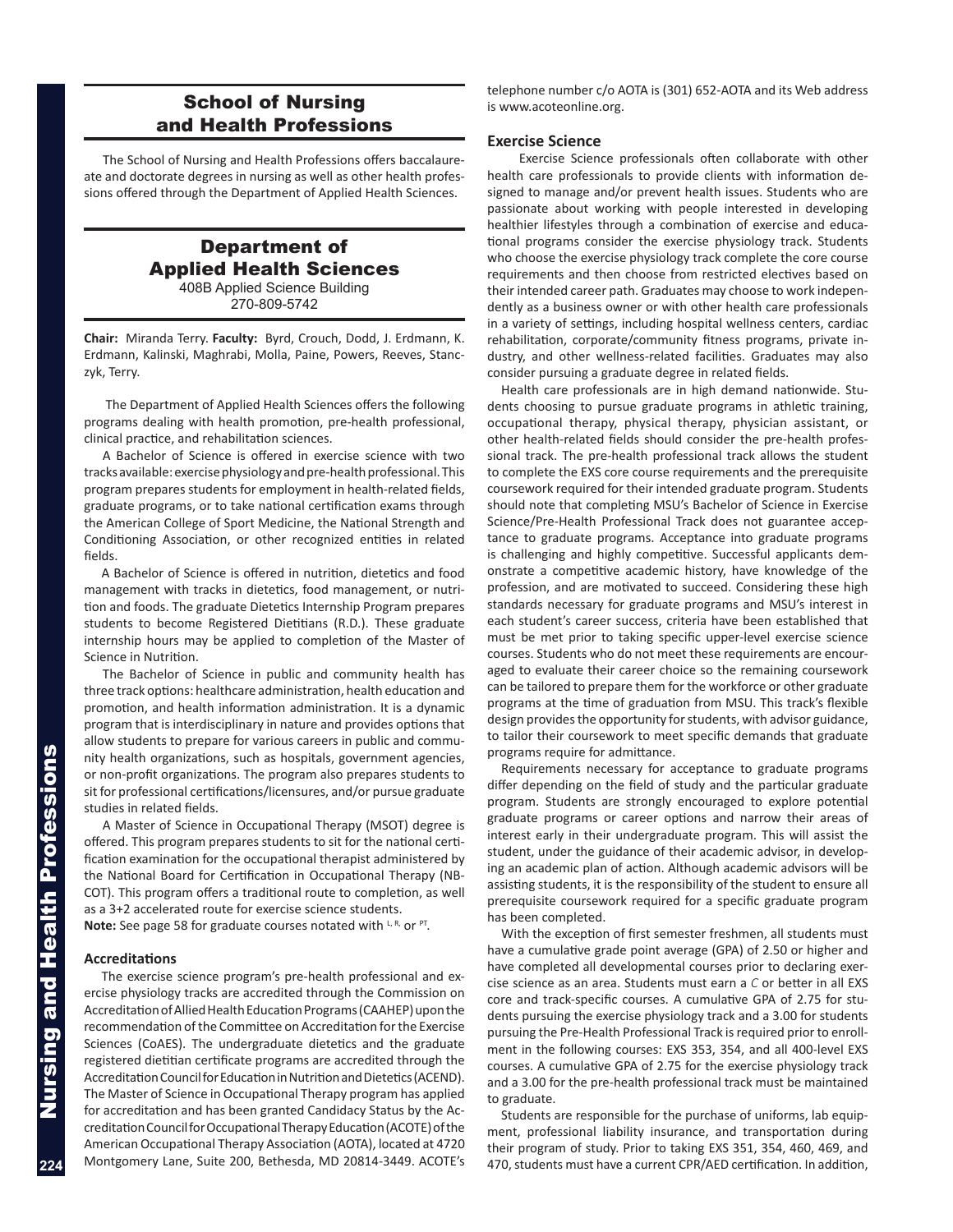<span id="page-2-0"></span>students in EXS 460, 469, and 470 must provide proof of professional liability coverage.

Prior to graduating with an exercise science degree, all EXS students are required to take a comprehensive exam over material covered in core EXS classes. Students must earn at least a 75% on the exam to graduate with an EXS degree. The exam is offered on select dates and is taken by seniors during the last semester in the EXS program.

Any EXS student that is not adequately progressing through the program and/or has not met program requirements are held to the following:

• If a student earns below a *C*, the course must be retaken the next opportunity it is offered. If the course is not offered the next semester (or circumstances do not permit), but the student meets the cumulative GPA requirements, they will be allowed to progress in other courses.

• If on the third attempt, the student is still unable to earn a *C* or better, the course cannot be repeated again for the EXS program and the student can no longer progress through the EXS program.

#### **AREA:**

#### **Exercise Science/Pre-Health Professional Track** Bachelor of Science CIP 31.0505

**University Studies Requirements........................................ 42 hrs** (See *Academic Degrees and Programs*.)

University Studies selections must include:

|            |     | <i>·Scientific Inquiry, Methodologies, and Quantitative Skills</i> |
|------------|-----|--------------------------------------------------------------------|
| BIO        | 101 | <b>Biological Concepts</b>                                         |
|            | or  |                                                                    |
| BIO        | 216 | <b>Biological Inquiry and Analysis</b>                             |
|            | or  |                                                                    |
| <b>BIO</b> | 221 | Zoology: Animal Form and Function                                  |
| CHE        | 111 | <b>Essentials of Chemistry and Biochemistry</b>                    |
|            | or  |                                                                    |
| CHE        | 201 | <b>General College Chemistry</b>                                   |
| MAT        |     | 140 College Algebra                                                |
|            |     | •Social and Self-Awareness and Responsible Citizenship             |
| HEA        | 260 | Introduction to Medical Ethics                                     |
| PHI        |     | 202 Ethics                                                         |
| PSY        |     | 180 General Psychology                                             |
|            |     | • University Studies Electives                                     |
|            |     | MAT 145 Trigonometry                                               |
| STA        |     | 135 Introduction to Probability and Statistics                     |
|            |     |                                                                    |
|            |     |                                                                    |
| <b>BIO</b> |     | 227 Human Anatomy                                                  |
| <b>BIO</b> |     | 228 Human Anatomy Laboratory                                       |
| <b>BIO</b> |     | 229 Human Physiology                                               |
| <b>BIO</b> |     | 230 Human Physiology Laboratory                                    |
| <b>EXS</b> |     | 100T Transitions                                                   |
| <b>EXS</b> |     | 101 Introduction to Exercise Science                               |
| EXS        | 200 | Scholarly Writing in Exercise Science                              |
| EXS        | 201 | Data Evaluation in Exercise Science                                |
| EXS        | 295 | Acute Care of the Physically Active                                |
| EXS        | 301 | Care and Prevention of Injuries                                    |
| EXS        | 333 | Theory/Techniques in Strength and Conditioning                     |
| EXS        | 350 | <b>Exercise Physiology</b>                                         |
| EXS        | 351 | <b>Exercise Physiology Laboratory</b>                              |
| EXS        | 353 | <b>Exercise Testing and Prescription</b>                           |
| EXS        | 354 | <b>Exercise Testing and Prescription Laboratory</b>                |
| EXS        | 370 | Kinesiology                                                        |
| EXS        | 375 | Biomechanics in Sport and Exercise                                 |
| EXS        | 385 | Sport and Exercise Psychology                                      |

- EXS 415 Exercise Testing and Prescription for Clinical Populations
- EXS 445 Senior Seminar I
- EXS 469 Professional Experience I
- EXS 471 Organizational Management in Health Science
- NTN 230 Nutrition

**Restricted Electives............................................................. 26 hrs** *Students must take at least 27 hours from the following courses.* 

*Ten of the 27 hours must be 300-level or above to meet graduation requirements. Selected from the following based on requirements of intended graduate program(s).* 

- BIO 120 Scientific Etymology
- BIO 220 Clinical Terminology
- BIO 300 Introductory Microbiology
- CHE 202 General Chemistry and Qualitative Analysis
- CHE 312 Organic Chemistry I
- EXS 275 Exercise Instruction
- EXS 295 Acute Care of the Physically Active
- EXS 304 Evidence-based Practice in Musculoskeletal Evaluation
- EXS 400 Research Design and Statistics for Allied Health
- EXS 435 Neurological Anatomy and Physiology for Applied Health Sciences
- PHY 130 General Physics I PHY 131 General Physics I Laboratory
- PHY 132 General Physics II
- PHY 133 General Physics II Laboratory
- PSY 260 Lifespan Development
- PSY 307 Abnormal Psychology
- SOC 133 Introduction to Sociology
- ATR 500-level courses
- Career Elective *(advisor approved)*
- **Total Curriculum Requirements ........................................ 120 hrs**

#### **AREA:**

#### **Exercise Science/Exercise Physiology Track** Bachelor of Science CIP 31.0505

**University Studies Requirements........................................ 43 hrs** (See *Academic Degrees and Programs*.)

University Studies selections must include:

- •*Scientific Inquiry, Methodologies, and Quantitative Skills*
- BIO 101 Biological Concepts
- *or* BIO 221 Zoology: Animal Form and Function
- CHE 111 Introductory Chemistry
- *or*
- CHE 201 General College Chemistry
- MAT 150 Algebra and Trigonometry (or higher math)
- •*Social and Self-Awareness and Responsible Citizenship*
- PHI 202 Ethics
- PSY 180 General Psychology
- •*University Studies Electives*
- CSC 125 Internet and Web Page Design
	- *or*
- CSC 199 Introduction to Information Technology
	- STA 135 Introduction to Probability and Statistics

|--|--|--|

- BIO 227 Human Anatomy
- BIO 228 Human Anatomy Laboratory
- BIO 229 Human Physiology
- BIO 230 Human Physiology Laboratory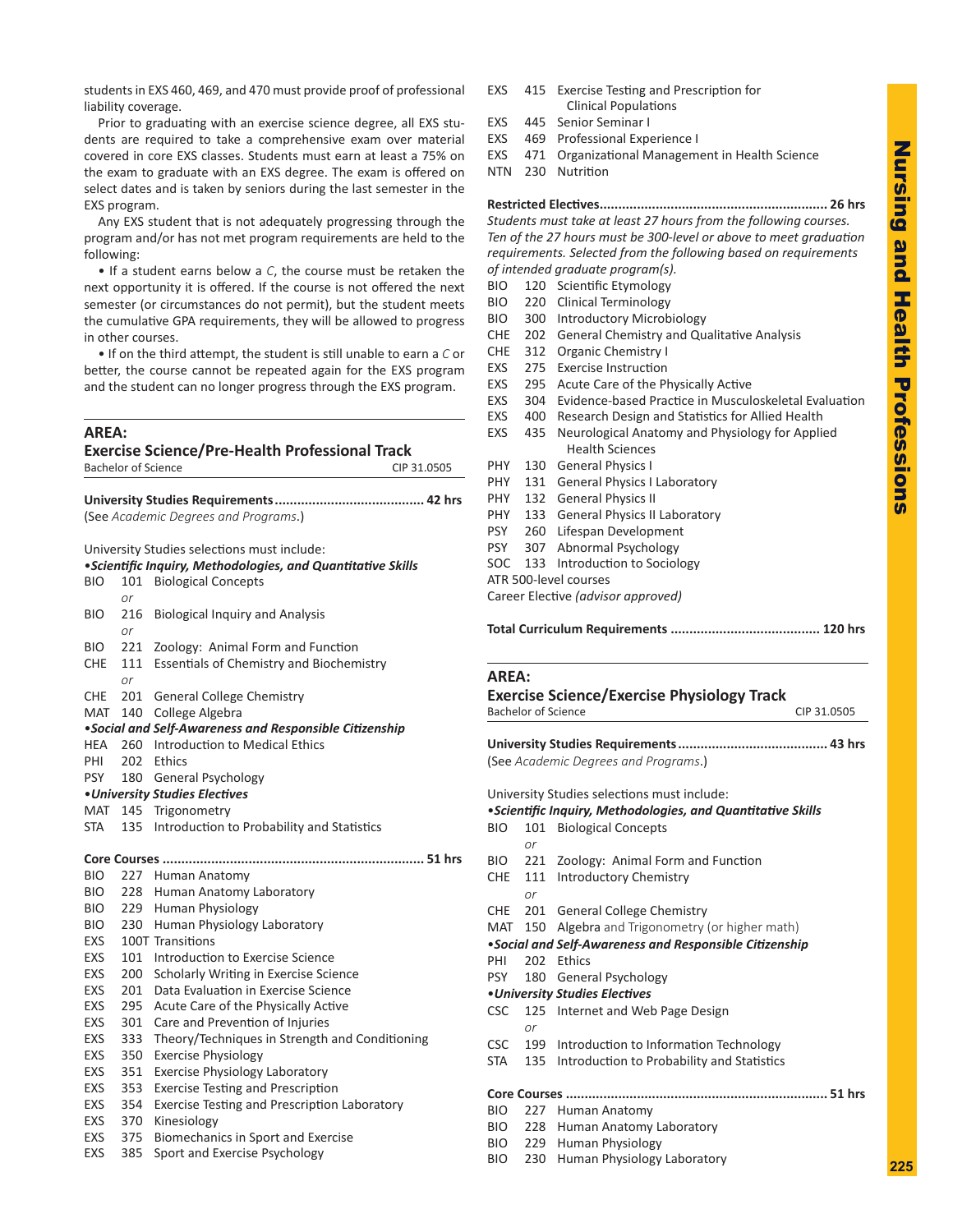- <span id="page-3-0"></span>EXS 100T Transitions
- EXS 101 Introduction to Exercise Science
- EXS 275 Exercise Instruction
- EXS 295 Acute Care of the Physically Active
- EXS 301 Care and Prevention of Injuries
- EXS 333 Theory/Techniques in Strength and Conditioning
- EXS 350 Exercise Physiology
- EXS 351 Exercise Physiology Laboratory
- EXS 353 Exercise Testing and Prescription
- EXS 354 Exercise Testing and Prescription Laboratory
- EXS 370 Kinesiology
- EXS 375 Biomechanics in Sport and Exercise
- EXS 385 Sport and Exercise Psychology
- EXS 415 Exercise Testing and Prescription for Clinical Populations
- EXS 445 Senior Seminar I
- EXS 469 Professional Experience I
- EXS 471 Organizational Management in Health Science
- NTN 230 Nutrition

# **Restricted Electives............................................................. 26 hrs**

Students must take at least 26 hours from the list. Ten of the 26 hours must be 300-level or above to meet graduation requirements. If the student elects to complete an approved minor, the minor hours plus an additional 1-6 hours from the restricted electives may be required to meet the 120 hour requirement for graduation.

|            | to meet the 120 nour requirement for graduation. |
|------------|--------------------------------------------------|
| 356        | <b>Health Promotion Programming</b>              |
| 400        | Research Design and Statistics for Allied Health |
|            | Advanced Practices in Strength and Conditioning  |
| 446        | Senior Seminar II                                |
| 465        | <b>Advanced Exercise Physiology</b>              |
| 470        | Professional Experience II                       |
| GCM<br>151 | Introduction to Graphic Communications           |
| or         |                                                  |
|            | Electronic Imaging                               |
| HEA        | <b>Health Behavior</b>                           |
| HEA<br>311 | Epidemiology                                     |
| 240        | The Legal Environment in Business                |
| MGT 350    | <b>Fundamentals of Management</b>                |
| MGT<br>358 | <b>Entrepreneurial Business Plan Development</b> |
| MGT<br>370 | <b>Sports Business</b>                           |
| MKT<br>360 | Principles of Marketing                          |
|            | Financial Resource Management                    |
|            | and Fund Development                             |
| 333        | Nutrition Throughout the Life Cycle              |
|            | Advisor-approved career elective                 |
|            |                                                  |
|            | 433<br>153<br>303<br>402                         |

# **Total Curriculum Requirements ........................................ 120 hrs**

**Exercise Science Minor. 21 hrs** EXS 101, 333, 350, 351, 353, 370; and at least five hours from the following: EXS 295, 301, 354, 356, 375, 385, 415, or 465. A minimum 2.50 GPA is required for admission and retention. Students must earn a grade of *C* or higher in all minor coursework. If an exercise science minor student's GPA (minor or overall) drops below 2.50, the student will have one semester to improve the GPA. If after the subsequent semester, the GPA (overall or minor) is below 2.50, the student will no longer be able to remain in this minor program.

# **Nutrition, Dietetics and Food Management**

The nutrition, dietetics, and food management program offers a B.S. degree with a choice of three options: dietetics, food management, and nutrition and foods, as well as a Master of Science.

The Dietetics Track focuses on the application of principles of nutrition, physiology, biochemistry, behavioral and social sciences and management to promote optimal health in individuals, and

leads to credentialing as a Registered Dietitian (R.D.). The R.D. is the nationally recognized credential in nutrition. It is required for most employment in the health care industry and preferred for many other employment opportunities in foods and nutrition. The admission requirements for the Dietetics Track are explained below. Upon successful completion of the B.S. degree program in Dietetics, a graduate must complete an accredited post-baccalaureate supervised practice program (Dietetic Internship Program) to gain eligibility for the national examination for R.D. status. Murray State also offers a post-baccalaureate dietetic internship program.

The Food Management Track prepares students for careers in the hospitality industry. Skills developed can be applied to a wide range of jobs across the industry. There will be no shortage of exciting opportunities and fresh challenges in the years ahead. Necessary skills include basic business skills, motivation, and supervisory skills as well as food purchasing, preparation, and service. Careers you can explore include theme parks, country clubs, corporate dining, university dining, bed and breakfast, restaurants, consulting, and sales.

The Nutrition and Foods Track provides a broad education in basic nutrition and food studies leading to a variety of career possibilities in food and nutrition. Today's interest in healthy lifestyles is translating into a remarkable range of career opportunities related to health, diet, and fitness. Graduates may be employed in a variety of settings such as education, government agencies, school, media, food management, or any position where the R.D. credential is not required.

# **Dietetics Admission Requirements**

The Dietetics Program is accredited by the Accreditation Council for Education in Nutrition and Dietetics as a Didactic Program in Dietetics (DPD). In order to be admitted into the DPD, a student must have completed at least 45 credit hours and have a GPA of 3.0 or above with a *B* or better in NTN 230, 231, and 330 and a *C* or better in BIO 115, CHE 105, CHE 210, and MAT 140. In order to obtain a Verification Statement upon completion of the DPD, a student must have a GPA of at least 3.0 and at least a *C* in all DPD required courses.

Upon completion of necessary prerequisite courses, students may apply for formal admission to the dietetics track. This typically occurs the second semester of the sophomore year of study. The student should request an application from the DPD Director. Admission is competitive and based on available space.

#### **AREA:**

**Nutrition, Dietetics and Food Management/Dietetics Track** Bachelor of Science CIP 19.0501

ACCREDITED BY: Dietetics Emphasis:Accreditation Council for Education in Nutrition and Dietetics (ACEND)

**Note:** With proper advising, this program can meet requirements for physician assistant and certain other pre-professional programs.

**University Studies Requirements................................... 38-43 hrs** (See *Academic Degrees and Programs*.)

University Studies selections must include:

•*Scientific Inquiry, Methodologies, and Quantitative Skills*

- CHE 105 Introductory Chemistry
- MAT 140 College Algebra
- STA 135 Introduction to Probability and Statistics
- •*Social and Self-Awareness and Responsible Citizenship*
- PSY 180 General Psychology

#### •*University Studies Electives*

CSC 199 Introduction to Information Technology

**226**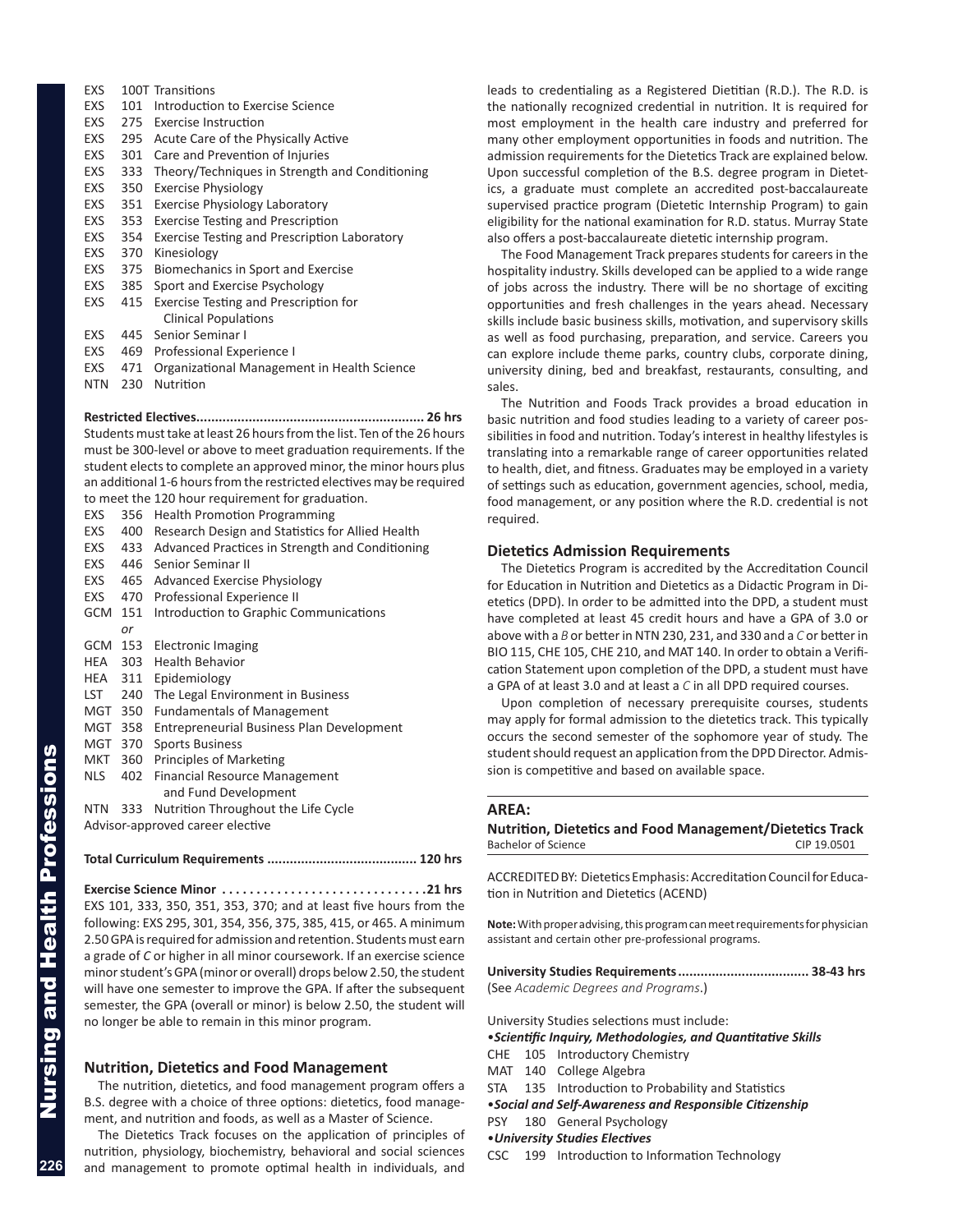| ֚֚֞           |  |
|---------------|--|
| <b>AQUIST</b> |  |
| n<br>E        |  |
| -<br>G        |  |
| Ξ             |  |
| É             |  |
| essions       |  |
|               |  |

| GDS                        | 201        | Introduction to Gender and Diversity Studies                    |
|----------------------------|------------|-----------------------------------------------------------------|
|                            | or         |                                                                 |
| SOC                        | 133        | Introduction to Sociology                                       |
|                            |            |                                                                 |
| <b>BIO</b>                 | 115        | The Cellular Basis of Life                                      |
| <b>BUS</b>                 | 140        | <b>Foundations of Business</b>                                  |
| MGT                        | 350        | <b>Fundamentals of Management</b>                               |
| NTN                        |            | 100T Transitions                                                |
| NTN                        | 200        | Introduction to the Profession                                  |
| NTN                        | 230        | Nutrition                                                       |
| <b>NTN</b>                 | 231        | Principles of Food Science and Preparation                      |
| <b>NTN</b>                 | 303        | Research Concepts in Foods and Nutrition                        |
| NTN                        | 333        | Nutrition Throughout the Life Cycle                             |
| <b>NTN</b>                 | 371        | Quantity Food Production Practicum                              |
| NTN                        | 372        | Quantity Food Production and Purchasing                         |
| NTN                        | 373        | Management of Food Service Personnel and Facilities             |
| <b>NTN</b>                 | 412        | <b>Community Nutrition and Health</b>                           |
| NTN                        | 422        | <b>Meal Management</b>                                          |
| NTN.                       | 432        | <b>Experimental Foods</b>                                       |
| NTN                        | 499        | Senior Seminar                                                  |
|                            |            |                                                                 |
| <b>BIO</b>                 | 120        | Scientific Etymology                                            |
|                            |            |                                                                 |
| <b>BIO</b><br>BIO.         | 220<br>229 | Clinical Terminology<br><b>Human Physiology</b>                 |
| BIO.                       | 230        |                                                                 |
| BIO.                       | 300        | Human Physiology Laboratory<br><b>Introductory Microbiology</b> |
| CHE                        | 210        | <b>Brief Organic Chemistry</b>                                  |
| CHE                        | 330        | <b>Basic Biochemistry</b>                                       |
| NTN                        | 330        | <b>Nutrient Metabolism</b>                                      |
| HEA                        | 415        | Communication Techniques for Health Care Providers              |
|                            | or         |                                                                 |
| NTN                        | 350        | Nutrition Counseling and Education                              |
| NTN                        | 434        | <b>Clinical Dietetics Practicum</b>                             |
| <b>NTN</b>                 | 440        | Medical Nutrition Therapy I                                     |
| NTN                        | 445        | Pathophysiology for Nutrition-Related Diseases                  |
| NTN                        | 450        | <b>Medical Nutrition Therapy II</b>                             |
| NTN                        | 460        | <b>Advanced Clinical Cases</b>                                  |
|                            |            | and elective hours as needed to meet university requirements.   |
|                            |            | Total Curriculum Requirements<br>120 hrs                        |
|                            |            |                                                                 |
| <b>AREA:</b>               |            |                                                                 |
|                            |            | Nutrition, Dietetics and Food Management/                       |
|                            |            | <b>Food Management Track</b>                                    |
| <b>Bachelor of Science</b> |            | CIP 19.0501                                                     |

**University Studies Requirements................................... 39-40 hrs** (See *Academic Degrees and Programs*.)

University Studies selections must include:

|            | • Scientific Inquiry, Methodologies, and Quantitative Skills |                                                         |  |  |  |  |  |
|------------|--------------------------------------------------------------|---------------------------------------------------------|--|--|--|--|--|
| BIO DI     |                                                              | 101 Biological Concepts                                 |  |  |  |  |  |
|            |                                                              | CHE 105 Introductory Chemistry                          |  |  |  |  |  |
|            | or                                                           |                                                         |  |  |  |  |  |
|            |                                                              | CHE 201 General College Chemistry                       |  |  |  |  |  |
|            |                                                              | MAT 117 Mathematical Concepts (or higher math)          |  |  |  |  |  |
|            |                                                              | • Social and Self-Awareness and Responsible Citizenship |  |  |  |  |  |
|            |                                                              | PSY 180 General Psychology                              |  |  |  |  |  |
|            |                                                              | • University Studies Electives                          |  |  |  |  |  |
| <b>CSC</b> |                                                              | 199 Introduction to Information Technology              |  |  |  |  |  |
|            |                                                              | SOC 133 Introduction to Sociology                       |  |  |  |  |  |

| BUS<br>PSY | 140<br>300 | <b>Foundations of Business</b><br>Principles and Methods of Statistical Analysis |
|------------|------------|----------------------------------------------------------------------------------|
|            | or         |                                                                                  |
| STA        | 135        | Introduction to Probability and Statistics                                       |
| FCS        | 359        | Methods of Teaching Family and Consumer Sciences                                 |
| MGT        | 350        | <b>Fundamentals of Management</b>                                                |
| NTN        |            | 100T Transitions                                                                 |
| NTN        | 200        | Introduction to the Profession                                                   |
| NTN        | 220        | Food Safety and Sanitation                                                       |
| NTN        | 230        | Nutrition                                                                        |
| NTN        | 231        | Principles of Food Science and Preparation                                       |
| NTN        | 303        | Research Concepts in Foods and Nutrition                                         |
| NTN        | 333        | Nutrition Throughout the Life Cycle                                              |
| NTN        | 371        | Quantity Food Production Practicum                                               |
| NTN        | 372        | <b>Quantity Food Production and Purchasing</b>                                   |
| NTN        | 373        | Management of Food Service Personnel and Facilities                              |
| NTN        | 412        | Community Nutrition and Health                                                   |
| NTN        | 422        | <b>Meal Management</b>                                                           |
| NTN        | 432        | <b>Experimental Foods</b>                                                        |
| NTN        | 499        | Senior Seminar                                                                   |
|            |            |                                                                                  |
| ACC        | 200        | Principles of Financial Accounting                                               |
| ECO        | 230        | Principles of Macroeconomics                                                     |
| MGT        | 550        | Human Resource Management                                                        |
| MKT        | 360        | <b>Principles of Marketing</b>                                                   |
| NTN        | 374        | <b>Food Service Management Practicum</b>                                         |
|            |            | Choose nine hours from the following:                                            |
| ACC        | 201        | Principles of Managerial Accounting                                              |
| CSC.       | 125        | Internet and Web Page Design                                                     |
| MGT        | 358        | Entrepreneurial Business Plan Development                                        |
| MGT        | 551        | Organizational Behavior                                                          |
| MGT        | 553        | <b>Human Resource Selection</b>                                                  |
| MKT        | 361        | Selling and Sales Management                                                     |
| MKT        | 565        | Marketing Research                                                               |
| NTN        | 488        | Cooperative Education/Internship                                                 |
| NTN        | 497        | Trends and Issues in Nutrition and Foods                                         |
|            |            |                                                                                  |
|            |            |                                                                                  |
|            |            |                                                                                  |

**Core Requirements........................................................ 45-46 hrs**

# **AREA:**

**Nutrition, Dietetics and Food Management/ Nutrition and Foods Track** Bachelor of Science CIP 19.0501

**University Studies Requirements................................... 39-40 hrs** (See *Academic Degrees and Programs*.)

University Studies selections must include:

•*Scientific Inquiry, Methodologies, and Quantitative Skills*

- BIO 101 Biological Concepts
- CHE 105 Introductory Chemistry
- *or* CHE 201 General College Chemistry
- MAT 117 Mathematical Concepts (or higher math)
- •*Social and Self-Awareness and Responsible Citizenship*

PSY 180 General Psychology

# •*University Studies Electives*

CSC 199 Introduction to Information Technology

SOC 133 Introduction to Sociology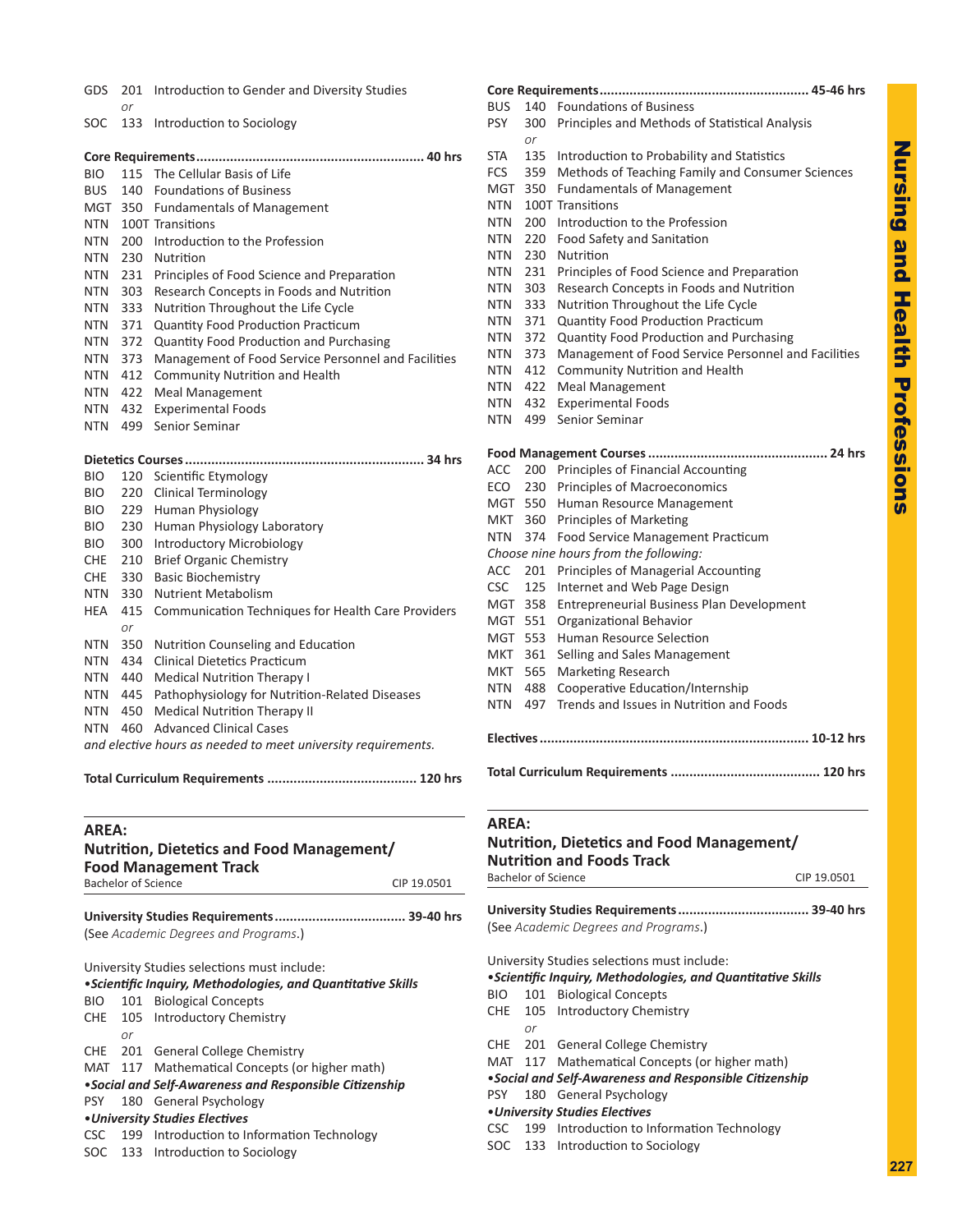<span id="page-5-0"></span>

| <b>BUS</b>               |            | 140 Foundations of Business                                                      |
|--------------------------|------------|----------------------------------------------------------------------------------|
| <b>PSY</b>               | 300        | Principles and Methods of Statistical Analysis                                   |
|                          | or         |                                                                                  |
| <b>STA</b>               | 135        | Introduction to Probability and Statistics                                       |
| <b>FCS</b>               | 462        | Methods of Teaching Family and Consumer Sciences                                 |
| MGT                      | 350        | <b>Fundamentals of Management</b>                                                |
| <b>NTN</b>               |            | 100T Transitions                                                                 |
| <b>NTN</b>               | 200        | Introduction to the Profession                                                   |
| <b>NTN</b>               | 220        | Food Safety and Sanitation                                                       |
| <b>NTN</b>               | 230        | Nutrition                                                                        |
| <b>NTN</b>               | 231        | Principles of Food Science and Preparation                                       |
| NTN                      | 303        | Research Concepts in Foods and Nutrition                                         |
| NTN                      | 333        | Nutrition Throughout the Life Cycle                                              |
| <b>NTN</b>               | 371        | <b>Quantity Food Production Practicum</b>                                        |
| <b>NTN</b>               | 372        | <b>Quantity Food Production and Purchasing</b>                                   |
| <b>NTN</b>               | 373        | Management of Food Service Personnel and Facilities                              |
| <b>NTN</b>               | 412        | <b>Community Nutrition and Health</b>                                            |
| NTN.                     | 422        | <b>Meal Management</b>                                                           |
| NTN.                     | 432        | <b>Experimental Foods</b>                                                        |
| NTN.                     | 499        | Senior Seminar                                                                   |
|                          |            |                                                                                  |
|                          |            |                                                                                  |
| <b>BIO</b>               | 227        | Human Anatomy and                                                                |
| <b>BIO</b>               | 228        | Human Anatomy Laboratory                                                         |
|                          | or         |                                                                                  |
| EXS                      | 250        | <b>Anatomical Concepts in Wellness</b>                                           |
| <b>BIO</b>               | 229        | <b>Human Physiology</b>                                                          |
| <b>BIO</b>               | 230        | Human Physiology Laboratory                                                      |
| <b>CHE</b><br><b>HEA</b> | 210<br>191 | <b>Brief Organic Chemistry</b><br>Personal Health                                |
|                          | 415        |                                                                                  |
| HEA                      | 330        | Communication Techniques for Health Care Providers<br><b>Nutrient Metabolism</b> |
| <b>NTN</b>               |            |                                                                                  |
|                          |            |                                                                                  |
|                          |            |                                                                                  |

| Nutrition Minor $\dots\dots\dots\dots\dots\dots\dots\dots\dots\dots$ . 22 hrs |  |
|-------------------------------------------------------------------------------|--|
| FCS 462, NTN 230, 231, 330, 333, 412, and 445.                                |  |

# **Public and Community Health**

The Bachelor of Science in Public and Community Health is designed to prepare students to:

- **•** promote the health of individuals and groups within the community;
- **•** demonstrate the ability to think critically and behave ethically according to professional standards;
- **•** work with individuals, groups, and families in a variety of settings, such as worksite, community health organizations, universitybased health services, wellness centers, and community health programs at the local, state, or federal level;
- **•** communicate with clients, families colleagues, and all stakeholders in health programs;
- **•** sit for professional certifications/licensures; and/or
- **•** pursue graduate studies in related fields.
- A 2+2 curricular plan is available for students in the Kentucky Community and Technical College System.

# **Healthcare Administration Emphasis**

This specialization provides students with the basic knowledge, skills, and applied studies needed for entry-level positions in a variety of settings, such as hospitals, physician group practices, nursing homes, home health agencies, consulting firms, pharmaceutical companies, and non-profit organizations. It can also be the springboard to a graduate program for those seeking higher-level positions. The curriculum includes business aspects of health care organizations, such as finance, management, and marketing, as well as health care planning, policy, and special event management.

#### **Health Education and Promotion Emphasis**

This specialization prepares students for careers in disease prevention, health and wellness promotion, and addressing health disparities. The theoretical and experiential education prepares students to make a difference in local, regional, national, and global settings. The health education and promotion curriculum includes advanced concepts in consumer health, substance abuse, human sexuality, nutrition, mental health, and evaluation and administration of health programs. These areas prepare students to sit for the national examination to earn professional recognition as a Certified Health Education Specialist (CHES).

#### **Health Informatics Administration Emphasis**

This specialization focuses on the increasing use of technology in the health care profession. A health informatics administrator plays a role in collecting, interpreting, analyzing, maintaining, and protecting data that health care providers rely on to deliver quality care. The curriculum includes aspects in coding and classification systems, management of patient health information, and administration of computer information systems. Students who complete this track will be qualified to take the national registration examination to earn professional recognition as a Registered Health Information Administrator (RHIA).

#### **Program Requirements**

Students must achieve and maintain an overall GPA of 2.50 and an area GPA of 2.75 on a 4.0 scale. Students must earn a grade of *C* or better in Public and Community Health core courses to successfully complete the program. Additionally, a grade of *B* or better in MAT 140 (or higher) and a grade of *C* or better in BIO 101 and CHE 105 or CHE 111 is required for program completion.

Any Public and Community Health student that is not adequately progressing through the program and/or has not met program requirements are held to the following:

• If a student earns below a *C*, the course must be repeated at the next available offering. If the course is not offered the next semester (or circumstances do not permit), but the student meets the cumulative GPA requirements, they will be allowed to progress in other courses.

• If on the third attempt, the student is still unable to earn a *C* or better, the course cannot be repeated again for the Public and Community Health program and the student can no longer progress through the program.

Department approval is required to transfer in HEA 110, 200, 210, 301, 311, 356, 415, 460, 470, and 499 from other institutions.

# **AREA:**

#### **Public and Community Health** Bachelor of Science CIP 51.2208

**University Studies Requirements................................... 41-42 hrs** (See *Academic Degrees and Programs*.)

University Studies selections must include:

•*Scientific Inquiry, Methodologies, and Quantitative Skills*

- BIO 101 Biological Concepts
- MAT 140 College Algebra *(or higher math)*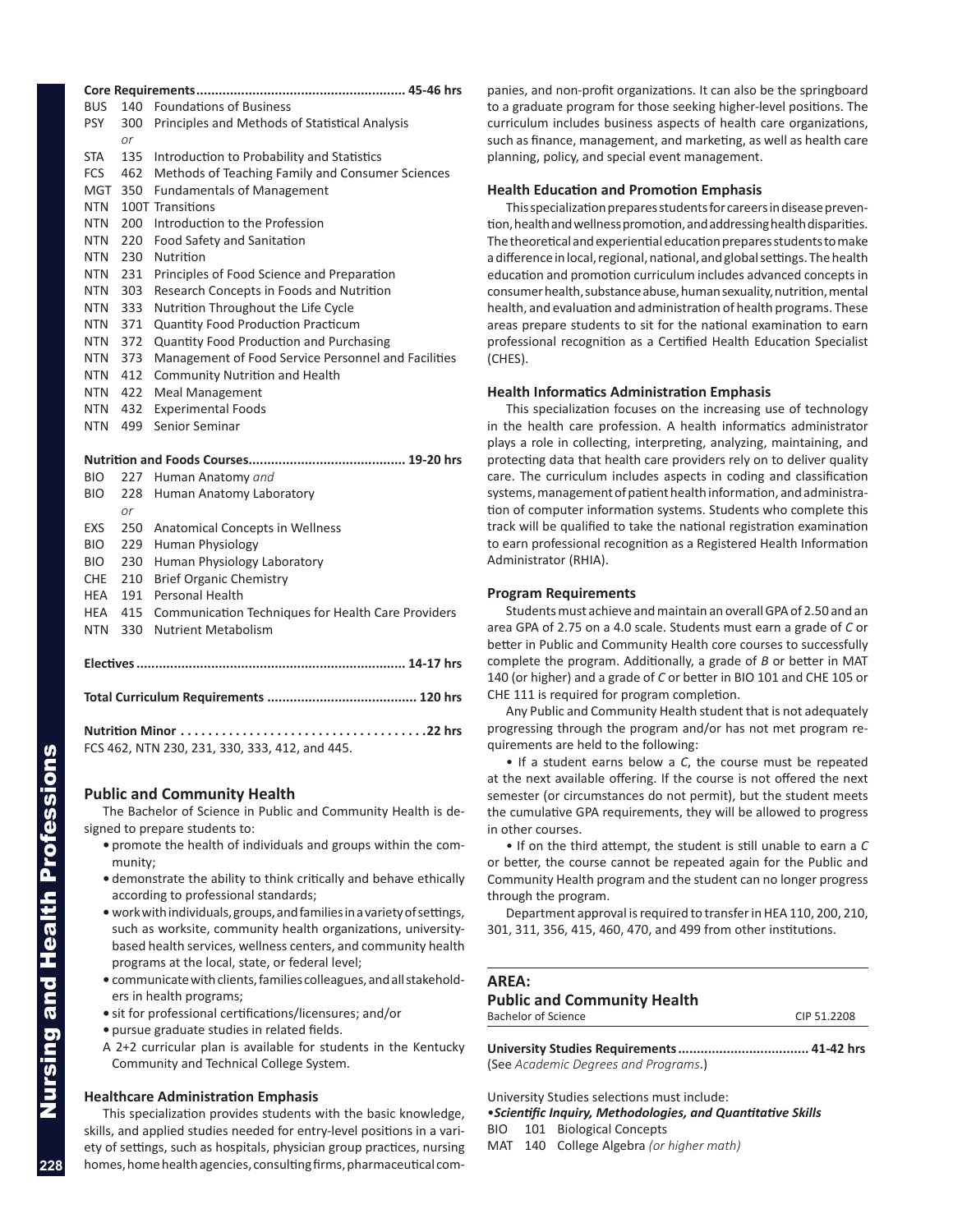# <span id="page-6-0"></span>•*Social and Self-Awareness and Responsible Citizenship*

| HEA        | 260<br>or | Introduction to Medical Ethics                                        |
|------------|-----------|-----------------------------------------------------------------------|
| PHI        |           | 202 Ethics                                                            |
| <b>PSY</b> |           | 180 General Psychology                                                |
|            |           | • University Studies Electives                                        |
| <b>CSC</b> | 101       | Introduction to Problem Solving Using Computers                       |
|            | or        |                                                                       |
| <b>CSC</b> | 199       | Introduction to Information Technology                                |
|            |           | ……. 44 hrs                                                            |
| HCA        |           | 450 Human Resource Management in Health Care                          |
| HEA        |           | 100T Transitions                                                      |
| HEA        |           | 191 Personal Health                                                   |
| HEA        |           | 201 Introduction to Public and Community Health                       |
| HEA        |           | 301 Chronic and Communicable Diseases                                 |
| HEA        |           | 302 Consumer Health                                                   |
| HEA        |           | 303 Health Behavior                                                   |
| HEA        |           | 311 Epidemiology                                                      |
| HEA        |           | 448 Health Policy                                                     |
|            | HEA 490   | Senior Seminar in Public and Community Health                         |
| HEA        |           | 499 Professional Experience in Public and Community<br>Health (6 hrs) |
| <b>HIA</b> | 301       | Overview of the Healthcare Delivery System                            |
| <b>HIA</b> | 401       | <b>Health Care Quality Management</b>                                 |
|            |           | and one of the following:                                             |
| HEA        | 310       | <b>Biostatistics in Public Health</b>                                 |
| <b>PSY</b> | 300       | Principles and Methods of Statistical Analysis                        |
| <b>STA</b> | 135       | Introduction to Probability and Statistics                            |
|            |           | and one of the following:                                             |
| <b>EXS</b> | 400       | Research Design and Statistics for Applied Health                     |
| NTN        | 303       | Research Concepts in Food and Nutrition                               |
| <b>PSY</b> | 301       | Principles and Methods of Psychological Research                      |
| SWK        | 303       | Principles and Methods of Research                                    |
|            |           |                                                                       |

*Select one subject area from the following:* 

# **Healthcare Administration**

|     |    | <b>BUS</b> 215 Business Communication                    |
|-----|----|----------------------------------------------------------|
|     | or |                                                          |
|     |    | COM 380 Organizational Communication                     |
|     |    | COM 340 Intercultural Communication                      |
|     | or |                                                          |
|     |    | HCA 395 Cultural Diversity for Health Care Organizations |
|     |    | HCA 405 Hospital and Health Services Administration      |
|     |    | HCA 410 Health Care Planning                             |
| HCA |    | 415 Financial Aspects of Health Service Organizations    |
| HEA |    | 356 Health Promotion Programming                         |
| HEA |    | 475 Health Assessment and Evaluation                     |
| NLS |    | 351 Leadership, Governance, and Board Development        |

# **Health Education and Promotion**

- HEA 304 Mental Health: A Public Health Perspective
- HEA 350 Foundations of Community Health Education
- HEA 356 Health Promotion Programming
- HEA 412 Environmental Health: A Public Health Perspective
- HEA 460 Human Sexuality
- HEA 470 Education for Drug Abuse Prevention
- HEA 475 Health Assessment and Evaluation
- NTN 230 Nutrition

# **Health Informatics Administration**

- BIO 120 Scientific Etymology
- BIO 220 Clinical Terminology
- CIS 317 Principles of Information Systems Analysis and Design

HCA 405 Hospital and Health Services Administration HCA 410 Health Care Planning HCA 415 Financial Aspects of Health Service Organizations HIA 302 Legal Aspects of Health Information Administration HIA 303 Health Care Coding HIA 402 Medical Coding and Reimbursement HIA 410 Healthcare Data Structures and Management TSM 351 Principles of Information Security *and one of the following:* CSC 145 Introduction to Programming CSC 232 Introduction to Programming in C# CSC 235 Programming in C++ **Unrestricted Electives...................................................... 3-11 hrs Total Curriculum Requirements ........................................ 120 hrs**

**Community Health Coordinator Minor. 21 hrs** HEA 191, 301, 303, 350, 480, and HIA 301 and 401. A minimum 2.75 GPA and interview is required for admission. Students must earn a grade of *B* or higher in all minor coursework. Shadow hours and a community health practicum experience at participating clinics and/or hospitals under the supervision of the care coordinator and/or community health worker is required.

**Public and Community Health Minor. 21 hrs** HEA 191, 201, 301, 302, 303, 311, and HIA 301. A minimum 2.50 GPA is required for admission and retention. Students must earn a grade of *C* or higher in all minor coursework. If a public and community health minor student's GPA (minor or overall) drops below 2.50, the student will have one semester to improve the GPA. If after the subsequent semester, the GPA (overall or minor) is below 2.50, the student will no longer be able to remain in this minor program. No substitutions and/or alterations in the curriculum shall be made without written approval of the public and community health program director.

# **Graduate Programs**

# **Nutrition**

The Master of Science (M.S.) in Nutrition is a 35 or 38-credit-hour program with two concentrations: internship or non-internship. Aging demographics, obesity, accelerated rates of nutrition-related diseases such as diabetes, and advances in nutrition and genetic research are fueling the demand for highly trained nutrition professionals.

Graduate students accepted to the internship concentration will complete 24 graduate credit hours while completing supervised practice training. Upon completion of the supervised practice training, individuals will complete additional coursework in statistics, nutrition-related topics, and nutrition research. The M.S. in Nutrition prepares completers of the dietetic internship to effectively compete in a growing job market in which 4 out of 10 entry-level dietitians nationally have earned a master's degrees. By 2024, a master's degree will be the minimum education requirement to sit for the registration examination for dietitians.

Graduate students enrolled in the non-internship concentration will complete a 35-credit hour program that includes courses in nutrient metabolism, lifecycle nutrition, pathophysiology, nutrition for the aging adult, performance nutrition, trends in the food supply, statistics, and nutrition research. Students in this concentration also have the opportunity to take elective courses aligned with their professional goals. Coursework in the non-internship concentration allows graduates to apply for licensure in the state of Kentucky as a Certified Nutritionist.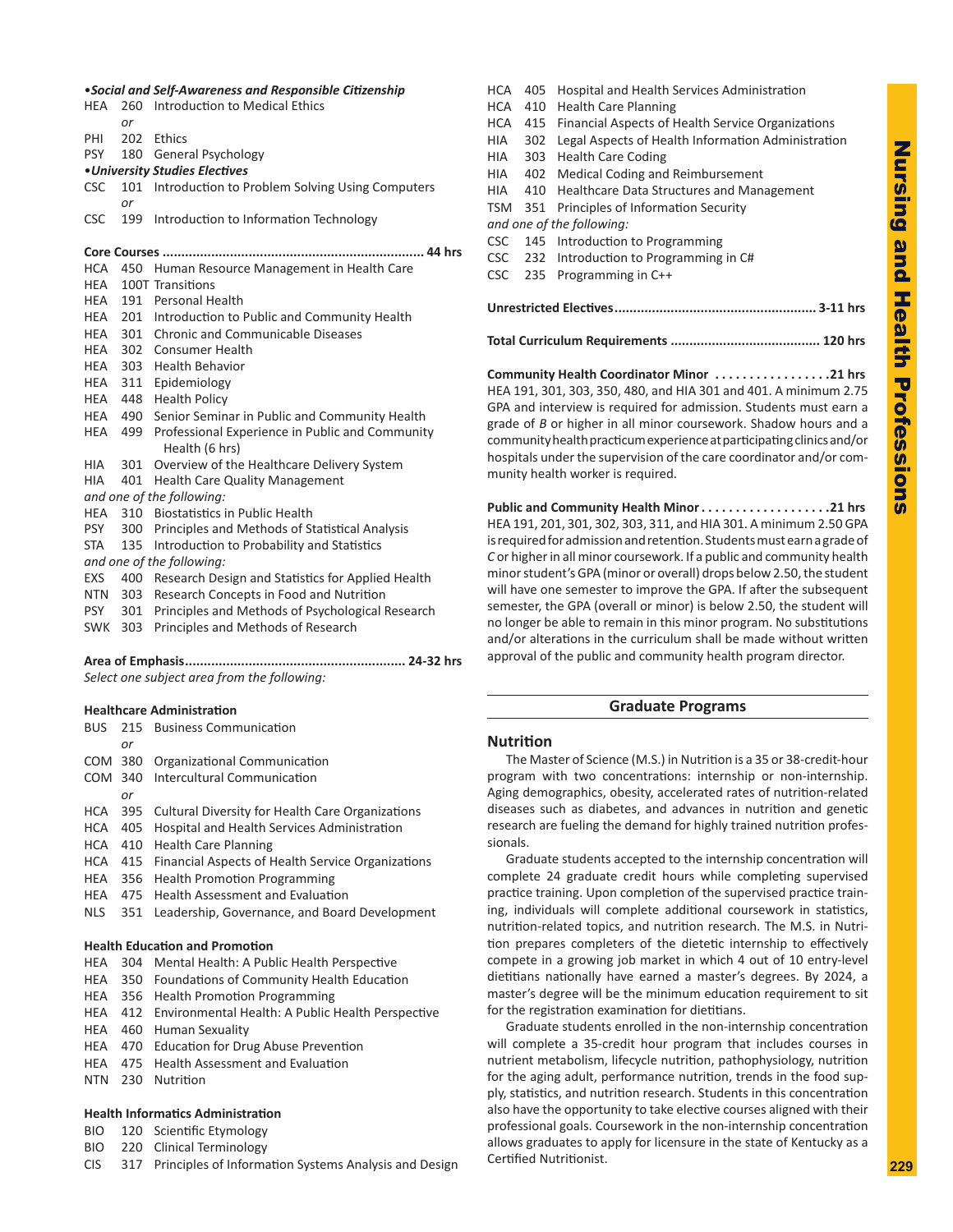<span id="page-7-0"></span>

| <b>Master of Science</b>                  |             |
|-------------------------------------------|-------------|
| <b>Nutrition/Internship Concentration</b> | CIP 19.0501 |

#### **Requirements for Admission**

Applicants must meet the Murray State University requirements (see *Graduate Admissions*). Additional requirement for admission is as follows:

**•** Students must be accepted to the MSU Dietetic Internship Program accredited with the Accreditation Council for Education in Nutrition and Dietetics (ACEND).

#### **Total Course Requirements............................................. 38 hours**

| HEA 610 Biostatistics in Public Health |
|----------------------------------------|
|----------------------------------------|

- NTN 610 Research and Writing for Nutrition Professionals
- NTN 620 Nutrition for the Aging Adult
- NTN 623 Leadership and Management in Food, Nutrition, and Dietetics
- NTN 656 Nutrition Research Literature ReviewL
- NTN 660 Research Project in Nutrition IR
- NTN 661 Research Project in Nutrition II

#### **Internship Concentration**

|  | NTN 615 Supervised Professional Practice Primer |
|--|-------------------------------------------------|
|  | NTN 640 Dietetics Clinical Training Primer      |
|  | NTN 641 Nutrition Therapy I                     |
|  | NTN 642 Management Practice in Dietetics        |
|  | NTN $643$ Community Nutrition <sup>PT</sup>     |
|  | NTN 651 Medical Nutrition Therapy II            |
|  |                                                 |

NTN 653 Advanced Clinical Practice

# **Master of Science Nutrition/Non-Internship Concentration** CIP 19.0501

#### **Requirements for Admission**

Applicants must meet the Murray State University requirements (see *Graduate Admissions*).

| HEA                                 | 610 | <b>Biostatistics in Public Health</b>                          |  |  |  |
|-------------------------------------|-----|----------------------------------------------------------------|--|--|--|
| NTN                                 | 610 | Research and Writing for Nutrition Professionals               |  |  |  |
| NTN                                 |     | 620 Nutrition for the Aging Adult                              |  |  |  |
| NTN                                 | 623 | Leadership and Management in Food, Nutrition,<br>and Dietetics |  |  |  |
| NTN                                 | 656 | Nutrition Research Literature Review                           |  |  |  |
| NTN.                                | 660 | Research Project in Nutrition I <sup>R</sup>                   |  |  |  |
| NTN                                 | 661 | Research Project in Nutrition II                               |  |  |  |
| <b>Non-Internship Concentration</b> |     |                                                                |  |  |  |
| NTN                                 | 621 | Performance Nutrition                                          |  |  |  |
| NTN                                 |     | 622 Trends in the Food Supply                                  |  |  |  |
| NTN                                 | 630 | <b>Nutritient Metabolism</b>                                   |  |  |  |
| NTN                                 | 633 | Nutrition Throughout the Life Cycle                            |  |  |  |
|                                     |     |                                                                |  |  |  |

NTN 645 Pathophysiology for Nutrition-Related Diseases

**Approved elective ................................................................ 3 hrs**

#### **Occupational Therapy**

Occupational Therapy (OT) is a medical-based profession that focuses on assisting individuals to achieve independence in the participation of activities of daily living. Occupational therapists provide services to individuals of all ages who have physical, developmental, emotional and/or social deficits. Graduates of this program will be familiar with the processes and procedures necessary to tailor rehabilitation individually for each client, through evaluation and treatment, and to seek to restore or improve function in occupational performance within the context of the client's life environments and relationships. Students are trained in OT intervention that includes restoration of performance abilities, instruction in compensatory techniques, adaptation of tasks, processes or environments, disability prevention techniques and health promotion strategies.

The entry-level occupational therapy program at Murray State University offers a unique curriculum designed to introduce the student to the profession of occupational therapy through current research, clinical experiences, and inter-professional collaboration with other healthcare professionals. The master's program is a 24 month year-round curriculum that strengthens students' critical inquiry, cultural competence, and patient care skills through didactic and clinical education. Level II Fieldwork is completed on a full-time basis the last two semesters of the program.

Upon completion of all curriculum requirements with a minimum GPA of 3.0, students will earn a Master of Science degree in Occupational Therapy and will be eligible to sit for the national certification examination for the occupational therapist administered by the National Board for Certification in Occupational Therapy (NBCOT). \*Note: All states regulate occupational therapy practice and a felony conviction may affect a graduate's ability to sit for the NBCOT certification examination or attain state licensure.

The entry-level OT program has applied for accreditation and has been granted *Candidacy Status* by the Accreditation Council for Occupational Therapy Education (ACOTE) of the American Occupational Therapy Association (AOTA), located at 4720 Montgomery Lane, Suite 200, Bethesda, MD 20814-3449. ACOTE's telephone number c/o AOTA is (301) 652-AOTA and its web address is www. acoteonline.org. The program must have a preaccreditation review, complete an on-site evaluation, and be granted *Accreditation Status* **before its graduates will be eligible to sit for the national certification examination** for the occupational therapist administered by the National Board for Certification in Occupational Therapy (NBCOT). After successful completion of this exam, the individual will be an Occupational Therapist, Registered (OTR). In addition, all states require licensure in order to practice; however, state licenses are usually based on the results of the NBCOT Certification Examination. Level II fieldwork must be completed within 24 months following completion of the didactic portion of the program.

The OT program will be offered at the Murray State Paducah Regional Campus with clinical experiences occurring both regionally and nationally. Students must be prepared to relocate out of the Western Kentucky area for one Level II fieldwork placement, and students must be prepared to bear any costs associated with relocation. These costs include, but are not limited to, transportation and housing at the fieldwork site. Students must also be prepared to travel more than an hour each way to assigned fieldwork sites.

#### **Admission**

Admission to the OT program is competitive and selective. Students wishing to pursue the Master of Science degree in Occupational Therapy have two routes for entry:

#### **Accelerated Route**

The accelerated, or 3+2, route provides students an opportunity to complete a bachelor's and master's degree within five years. Upon entering Murray State University, students who are interested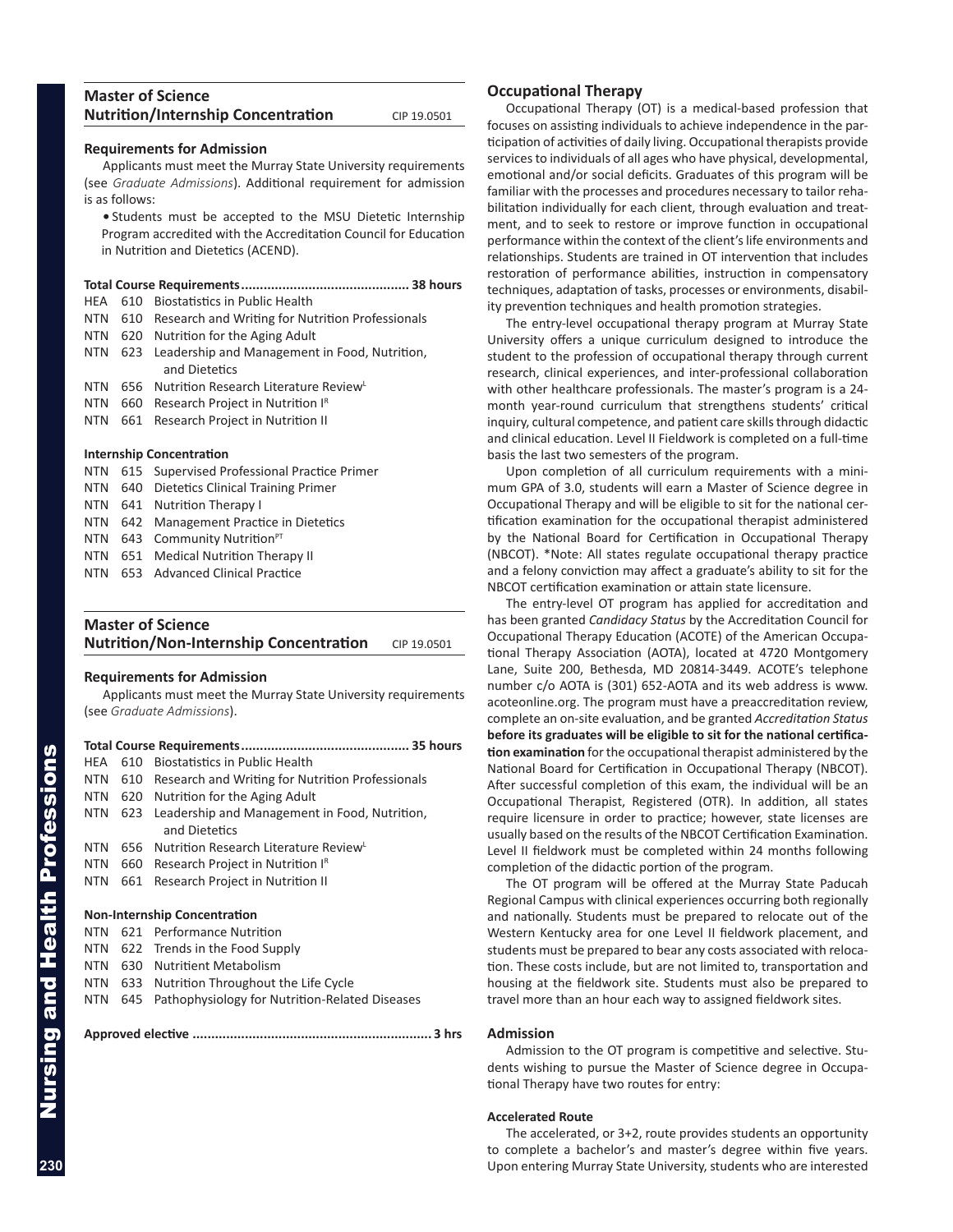in the Occupational Therapy program, but do not currently hold a bachelor's degree, should declare the exercise science (EXS) major under the Pre-Health Professional track. During their third year of undergraduate study, students who complete the appropriate prerequisite coursework and follow the approved academic plan, are eligible to apply for admission to the OT program. If accepted into the professional program, conferral of the bachelor's degree in exercise science will occur after the fourth year of study and conferral of the OT degree will occur upon completion of all OT program requirements. Non-EXS majors will be considered on an individual basis to determine eligibility.

Students admitted to the master's program through the accelerated route that have 30 or fewer hours to complete all requirements of a baccalaureate degree, that successfully complete the curriculum sequence of OTR 600-OTR 643 with a *B* or better, and that earn an overall GPA of 3.0/4.0, must challenge the 500-level credit via a departmental challenge procedure. Departmental challenge fees will apply. The 500-level challenge credit will apply toward the baccalaureate degree. After successful completion of challenge exam requirements, and after the third semester of the professional program, students will be awarded a bachelor's degree and will be able to continue progressing through the OT graduate program. Students that are unsuccessful in attaining the aforementioned criteria and/or are unsuccessful in passing departmental challenge exams, will work individually with the Program Director to determine an academic plan. Please refer to the *Academic Bulletin* for MSU's Accelerated Graduate Admission policy and the Departmental Challenge Examinations statement.

#### **Traditional Route**

The traditional route is for students that have earned a bachelor's degree in any area from an accredited university. Applicants that have completed (or will complete prior to admission) all OT program prerequisites, including specific prerequisite coursework, are eligible to apply for OT program admission.

#### **Requirements**

Applicants must meet the Murray State University requirements (see *Graduate Admissions*).

**Prerequisite coursework -** All students must successfully complete prerequisite coursework with a grade of *B* or better. Official transcripts from all colleges/universities the applicant attended must be submitted. At least six of the eight required courses must be complete to be considered for admittance. The remaining courses, if applicable, must be completed satisfactorily prior to the start of OT coursework. All courses must be taken from an accredited university/college.

Human Anatomy (with lab) **and**

Human Physiology (with lab) – minimum of 8 credits

*(Anatomy and Physiology I and II courses are acceptable)*

College Chemistry or Physics with lab – minimum of 4 -5 credits

(*no introductory courses*)

Psychology – 3 credits

Lifespan/Developmental Psychology – 3 credits

Abnormal Psychology – 3 credits

Statistics – 3 -4 credits

Medical Terminology – 2 -3 credits

**Grade point average (GPA) -** GPA requirements vary depending on the applicant's route of entry.

**Accelerated route -** A cumulative and prerequisite GPA of greater than or equal to 3.2 on a 4.0 scale is required.

**Traditional route -** A cumulative and prerequisite GPA of greater than or equal to 3.0 on a 4.0 scale is required.

**Occupational therapy-related experience -** The applicant must provide documentation of at least 80 clock hours of observation, volunteer, or paid experience in two or more occupational therapy settings. At least half of the required hours must be under the supervision of a licensed occupational therapist.

**Recommendations -** The applicant must provide three professional recommendations. At least one of the recommendations must be from a licensed OT who has supervised the applicant work, volunteer or observe in the clinical setting. The other two references must be from a professional interaction. Recommenders must be able to provide insight as to the applicant's professionalism and potential as a graduate student.

**Graduate Record Exam (GRE) -** The applicant must provide scores from the GRE taken within the past five years. To submit GRE scores to Murray State University in Kentucky, enter the following code - 1494.

**Application submission -** Prior to the deadline, the applicant must submit an application through an online application system and to the Murray State University Graduate School. For detailed admission requirements and application deadlines, visit the OT Program website.

**Other -** Admittance will be contingent upon receipt of official documentation providing proof of satisfactory completion of the following:

Current Basic Life Support certification

Professional Liability Insurance (admitted students will be provided detailed requirements of coverage) Physical examination

Drug screen

- Immunization record (including Hepatitis B or signed HBV waiver, influenza, and TB) Criminal background check
- Child and Family Service Review

**English Proficiency Requirements -** Students who are not native speakers of English must demonstrate competence in written and spoken English. This can be done by submitting a satisfactory score on the GRE as well as the TOEFL or IELTS, taken within two years of the date of application. The OT program at MSU requires a TOEFL (iBT) score of 90 with no less than 20 on each sub -score. An overall score of 6.5 with no section below 6.0.

An applicant with coursework/degree(s) from outside the United States must have his/her transcripts reviewed by MSU's International Admissions Office or an approved credentialing agency. An original report must be submitted.

The OT program Admission committee will review all applications. Invitations to attend a required on-campus interview will be granted to qualified applicants. In addition to the interview, applicants will be required to compose a written essay on a given topic. Travel expenses will be the responsibility of the applicant.

Due to the developmental nature of the OT curriculum, students will not be given graduate credit for advance placement, transfer credit or credit for experiential learning to obtain admission to this program.

#### **Retention Requirements**

Students must:

•demonstrate professionalism including but not limited to the following: maintain confidentiality; show respect for faculty, staff, preceptors, and patients;

•sign an agreement to abide by all program policies and procedures;

•maintain 3.0/4.0 GPA or better in all coursework and a B or better in clinical education coursework;

**Note:** Students admitted through the accelerated route must pass departmental challenge exams to complete an undergraduate degree.

•achieve satisfactory completion of comprehensive assessments;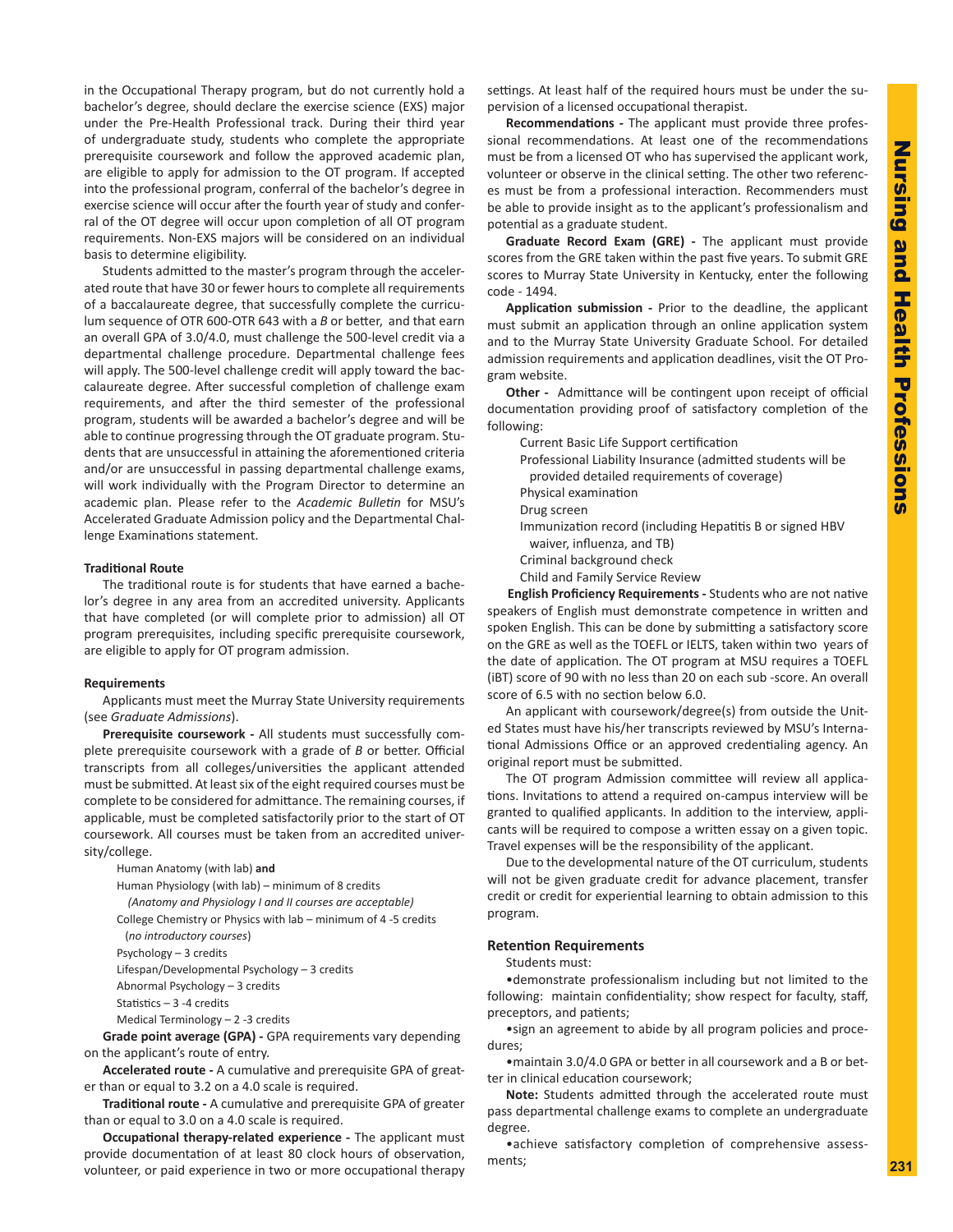<span id="page-9-0"></span>•provide personal transportation and/or housing to clinical rotations; and

•demonstrate the ability to perform essential skills required of clinicians. Any student who, after reasonable accommodations, cannot perform the essential skills may not be permitted to continue in the OT program.

It is the student's responsibility to notify the Executive Director, Office of Institutional Diversity, Equity and Access (Telephone: 270- 809-3155), to request a reasonable accommodation. All requests must be accompanied by appropriate documentation from a qualified professional referencing the condition and specific need for the accommodation request.

#### **Graduation Requirements**

Students must:

•Complete all required coursework with a 3.0/4.0 GPA or better in all coursework and a B or better in clinical education coursework.

•Demonstrate the ability to perform essential skills required of clinicians.

Graduates of the program will be eligible to sit for the national certification examination for the occupational therapist, administered by the National Board for Certification in Occupational Therapy (NBCOT). After successful completion of this exam, the graduate will be an occupational therapist, registered (OTR). in addition, most states require licensure to practice; however, state licenses are usually based on the results of the NBCOT certification examination. A felony conviction may affect a graduate's ability to sit for the NBCOT certification examination or attain state licensure.

| <b>Master of Science</b>    |             |
|-----------------------------|-------------|
| <b>Occupational Therapy</b> | CIP 51.2306 |
|                             |             |

| OTR        | 600 | Occupational Therapy Foundations I                |
|------------|-----|---------------------------------------------------|
| <b>OTR</b> | 603 | <b>Functional Anatomy</b>                         |
| <b>OTR</b> | 606 | Occupational Therapy Evaluation Techniques        |
| <b>OTR</b> | 610 | Occupational Therapy Disease and Performance      |
| <b>OTR</b> | 613 | <b>Occupational Science</b>                       |
| OTR.       | 620 | Occupational Therapy Foundations II               |
| <b>OTR</b> | 623 | Occupational Therapy Culture and Context          |
| OTR.       | 626 | Occupational Development                          |
| OTR.       | 630 | Biomechanical Evaluation and Interventions        |
| <b>OTR</b> | 635 | Occupational Therapy Neuroscience                 |
| <b>OTR</b> | 640 | <b>Clinical Practicum I</b>                       |
| <b>OTR</b> | 643 | Occupational Therapy Neurological Evaluation      |
|            |     | and Interventions                                 |
| <b>OTR</b> | 646 | Administration and Management of Therapy Services |
| <b>OTR</b> | 650 | Occupational Therapy Media and Modalities I       |
| <b>OTR</b> | 653 | Pediatric Evaluation and Interventions            |
| <b>OTR</b> | 655 | Clinical Practicum II                             |
| <b>OTR</b> | 660 | Occupational Therapy Evidence-Based Practice      |
| <b>OTR</b> | 663 | Psychosocial Evaluation and Interventions         |
| <b>OTR</b> | 665 | Occupational Therapy Media and Modalities II      |
| <b>OTR</b> | 667 | Community-Based Practice                          |
| <b>OTR</b> | 670 | Clinical Practicum III                            |
| <b>OTR</b> | 672 | Level 2 Fieldwork I                               |
| OTR.       | 674 | Clinical Research I                               |
| <b>OTR</b> | 676 | Level 2 Fieldwork II                              |
| <b>OTR</b> | 678 | Clinical Research II                              |
|            |     |                                                   |

Students must complete all Level 2 Fieldwork within 18 months following completion of the didactic portion of the program.

# Nursing

**Dean:** Marcia Hobbs. **Faculty:** Armstrong, Ballard, Byers, Coleman, Fowler, Garth, Hobbs, Jones, Laffoon, Mailow, Murch, Naber, Perlow, Reid, Rogers, Rust, Schmitz, Thurman, Thurmond, Tinsley, Todd.

Nursing offers two degree programs, the baccalaureate program leading to the Bachelor of Science in Nursing (B.S.N.) and the Doctor of Nursing Practice (D.N.P.). The B.S.N. and D.N.P. are accredited by the Commission on Collegiate Nursing Education. The D.N.P., Anesthesia Specialization, is also accredited by the Council on Accreditation of Nurse Anesthesia Educational Programs.

The purpose of the undergraduate nursing program is to prepare:

- a liberally educated individual;
- a professional graduate who practices as a generalist;

• one who is qualified to pursue graduate study in nursing. Upon completing the program, students will be eligible to apply to write the licensing examination for registered nurses (NCLEX-RN)**<sup>1</sup>** .

The baccalaureate nursing program is typically composed of three semesters of pre-nursing and five semesters of full-time study in the arts, sciences, and nursing. Upon completion of necessary prerequisite courses, students may apply for formal admission to the nursing program. This typically occurs the sophomore year of study. Proof of up-to-date immunizations, tuberculin testing, CPR certification, professional liability insurance, background check, and drug screening must be submitted upon acceptance to the program. Failure to submit documents can result in mandated withdrawal or failure in the program. The prerequisite courses for admission consideration are BIO 227, BIO 228, BIO 229, BIO 230, CHE 111, COM 161, EDP 260, ENG 105, MAT 140, NTN 230, PHI 202, and PSY 180. A grade point average of 3.00 and 47 hours completed are the minimum standards for admission into the program. Admission is competitive and based on available space. Students are expected to maintain a grade point average of at least 2.00 and may pursue either a full-time or part-time (with approval) course of study. Licensed practical nurses may apply for NUR 206 credit upon successful completion of NUR 200, 201, and 205.

Students must earn a grade of *C* or better in all course work. Students must pass both theory and clinical practice in all clinical nursing courses or the entire course must be repeated. Once a student has a clinical failure, the student will receive an *E* for the course and may not withdraw from the course, regardless of the university calendar. If a transfer student earned a *D* or *E* in a nursing course, it counts as a first failure in the MSU program. A student who must repeat a course is admitted to future courses on a space-available basis.

If a grade less than *C* is received in one nursing course, the student may repeat the course as soon as it is offered on a space-available basis. If a grade less than *C* is received in one nursing course for the second time, the course cannot be repeated and the student is not eligible for readmission. If two nursing courses are failed (less than a *C*), the student is dismissed from the program, and is not eligible for readmission to the same option (the options are prelicensure B.S.N. and R.N.-B.S.N.).

Admission deadlines are May 1, for fall semesters and December 1 for spring semesters. Clinical facilities require drug screening and criminal background checks.

Students are responsible for the purchase of uniforms, miscellaneous equipment and transportation during their program of study. Undergraduate nursing course clinical hours are calculated on a one-credit-hour-to-three-clinical-hour ratio. Clinical courses usually require more clinical hours than are listed in the class schedules. Students are encouraged to check with advisors about the necessary time commitment.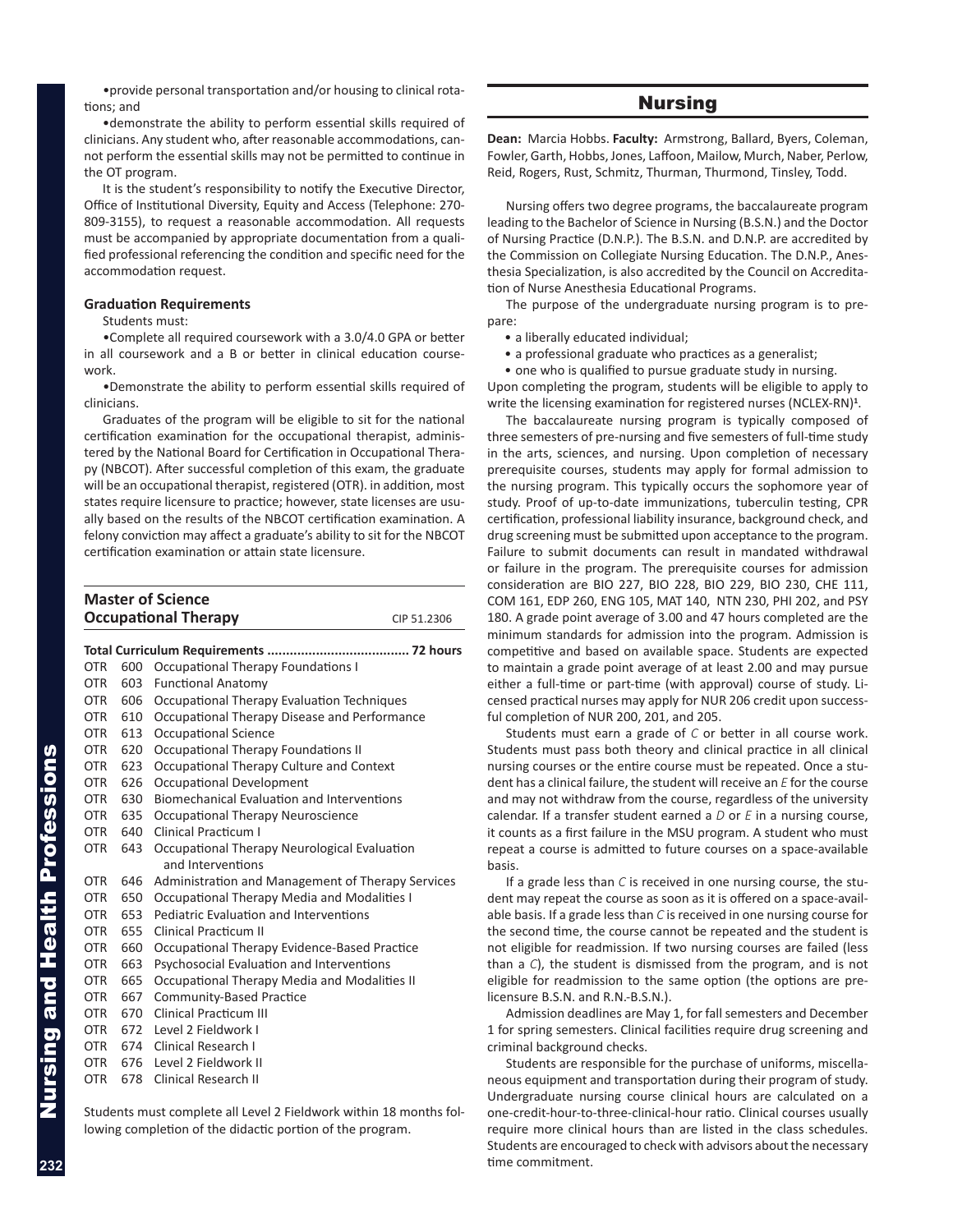<span id="page-10-0"></span>Detailed information about these and other policies, such as academic honesty and confidentiality, is available from the School of Nursing and in the *MSU Student Handbook*.

For further information write: Nursing Program, Murray State University, 120 Mason Hall, Murray KY 42071-3302.

<sup>1</sup>Applicants must submit a certified copy of the court record of each misdemeanor or felony conviction and a letter of explanation that addresses each conviction. (201 KAR 20:270).

# **AREA: Nursing**  Bachelor of Science in Nursing CIP 51.3801 ACCREDITED BY: Commission on Collegiate Nursing Education (CCNE) **University Studies Requirements........................................ 42 hrs •***Oral and Written Communication* COM 161 Introduction to Public Speaking ENG 105 Critical Reading, Writing, and Inquiry **•***Global Awareness, Cultural Diversity, and the World's Artistic Traditions* One University Studies elective in this category •*Scientific Inquiry, Methodologies, and Quantitative Skills* BIO 101 Biological Concepts<sup>1</sup> *or* BIO 221 Zoology: Animal Form and Function MAT 140 College Algebra<sup>1</sup> STA  $135$  Introduction to Probability and Statistics<sup>1</sup> •*Social and Self-Awareness and Responsible Citizenship* PHI 202 Ethics<sup>1</sup> PSY 180 General Psychology<sup>1</sup> **•***World's Historical, Literary, and Philosophical Traditions* CIV 201 World Civilizations I *or* CIV 202 World Civilizations II HUM 211 Western Humanities Tradition **•***University Studies Approved Electives* CHE 111 Essentials of Chemistry and Biochemistry One University Studies elective **Required Courses ............................................................... 78 hrs** BIO 227 Human Anatomy BIO 228 Human Anatomy Laboratory BIO 229 Human Physiology BIO 230 Human Physiology Laboratory EDP 260 Psychology of Human Development NTN 230 Nutrition NUR 100T Transitions NUR 200 Introduction to Nursing Concepts NUR 202 Nursing Assessment and Basic Interventions NUR 205 Pharmacology in Nursing NUR 206 Nursing Practice Fundamentals NUR 301 Pathophysiology for Nursing Practice NUR 302 Nursing Care of Childbearing Families NUR 305 Nursing Care of Childrearing Families NUR 306 Introduction to Research in Nursing NUR 307 Nursing Care of Adults I

- NUR 308 Nursing Care of Adults II
- NUR 400 Applied Pharmacology
- NUR 402 Psychiatric Nursing
- NUR 407 Integration Practicum (Basic BSN only)
- NUR 408 Nursing Care of Adults III

NUR 410 Community Health Nursing (4 cr hrs)

NUR 412 Leadership and Management in Nursing

**Total Curriculum Requirements ........................................ 120 hrs**

<sup>1</sup>Required for area if not taken as University Studies elective.

# **RN to BSN**

Registered nursing students may complete requirements for the baccalaureate degree in nursing at Murray State University. Selected nursing courses may be earned by validation. The remaining nursing hours are taken from the nursing area curriculum shown below. A grade of *C* or better is required of all courses to be used toward the BSN degree, including transfer work.

# **Requirements for Admission to RN to BSN**

The prerequisite courses for admission consideration are ENG 105; BIO 227, 228, 229, and 230; COM 161; MAT 140; STA 135; and PSY 180.

Compliance with the School of Nursing Health Policy: 1) proof of immunizations (MMR, tetanus (within last 10 years), Varicella titer, Hep B or waiver, and tuberculin screening; 2) proof of CPR certification; 3) proof of RN licensure; and 4) professional liability insurance  $=$  \$1,000,000/\$3,000,000.

# **AREA: Nursing/RN to BSN** Bachelor of Science in Nursing CIP 51.3801 ACCREDITED BY: Commission on Collegiate Nursing Education (CCNE) **University Studies Requirements................................... 38-43 hrs •***Oral and Written Communication* COM 161 Introduction to Public Speaking *or* Other School approved equivalent transfer ENG 105 Critical Reading, Writing, and Inquiry •*Global Awareness, Cultural Diversity and the World's Artistic Traditions* One University Studies elective in this category •*Scientific Inquiry, Methodologies, and Quantitative Skills* STA 135 Introduction to Probability and Statistics *or* PSY 300 Principles and Methods of Statistical Analysis *or* PSY 591 Statistics *or* Other School approved equivalent transfer MAT 140 College Algebra One science or mathematics course *or* Other School approved equivalent transfer •*Social and Self-Awareness and Responsible Citizenship* One University Studies elective in this category *and* PSY 180 General Psychology **•***World's Historical, Literary, and Philosophical Traditions* Two University Studies electives in this category *•University Studies Approved Electives* Eight hours from the list of University Studies courses with no more

than two courses from any one category.

**Note:** See required courses before selecting mathematics and science electives.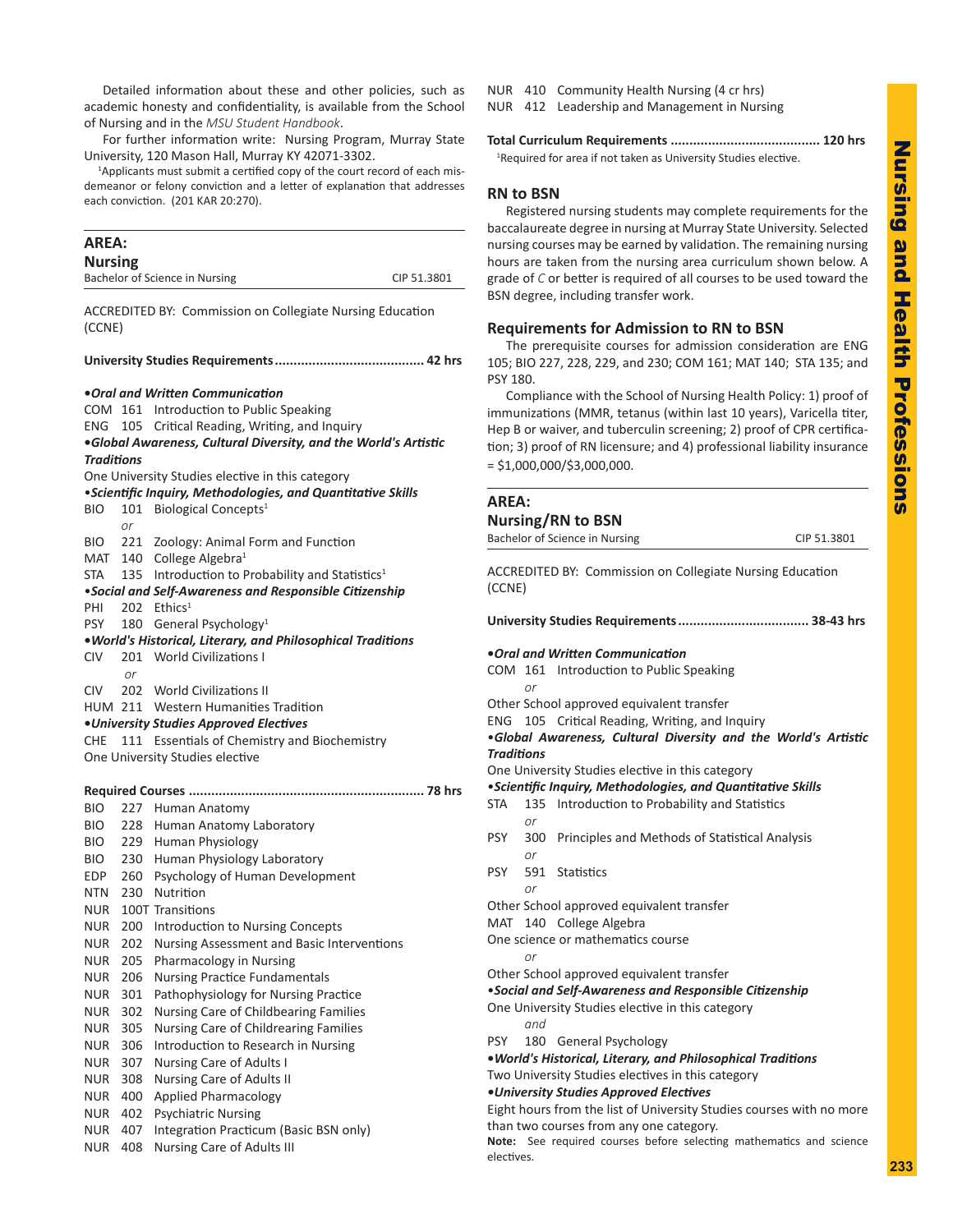<span id="page-11-0"></span>

| BIO.<br>227                                 | Human Anatomy                                   |  |  |  |
|---------------------------------------------|-------------------------------------------------|--|--|--|
| BIO.<br>228                                 | Human Anatomy Laboratory                        |  |  |  |
| 229<br>BIO.                                 | Human Physiology                                |  |  |  |
| BIO.<br>230                                 | Human Physiology Laboratory                     |  |  |  |
| BIO.<br>300                                 | Introduction of Microbiology                    |  |  |  |
| or                                          |                                                 |  |  |  |
| 105<br><b>CHE</b>                           | Introductory Chemistry                          |  |  |  |
| or                                          |                                                 |  |  |  |
| <b>CHE</b><br>111                           | <b>Essentials of Chemistry and Biochemistry</b> |  |  |  |
| 306<br><b>NUR</b>                           | Introduction to Research in Nursing             |  |  |  |
| NUR<br>314                                  | <b>Professional Nursing Practice</b>            |  |  |  |
| NUR<br>341                                  | <b>Nursing Assessment</b>                       |  |  |  |
| 403<br>NUR                                  | <b>Community Nursing</b>                        |  |  |  |
| NUR 404                                     | Leadership and Management in Nursing            |  |  |  |
| NUR 405                                     | The Nursing Profession and Health Care Delivery |  |  |  |
|                                             | NUR elective (3 hrs)                            |  |  |  |
|                                             |                                                 |  |  |  |
| Courses required by validation or shallonge |                                                 |  |  |  |

#### *Courses required by validation or challenge*

|  | NUR 407 Integration Practicum                 |  |  |
|--|-----------------------------------------------|--|--|
|  | NUR 308 Nursing Care of Adults II             |  |  |
|  | NUR 307 Nursing Care of Adults I              |  |  |
|  | NUR 305 Nursing Care of Childrearing Families |  |  |
|  | NUR 302 Nursing Care of Childbearing Families |  |  |

**Total Curriculum Requirements ................................. 120-123 hrs**

#### **Graduate Programs**

Graduate Coordinator - Dina Byers

# **Doctor of Nursing Practice (DNP)**

The doctoral degree program in nursing is designed to move BSN prepared Registered Nurses to advanced practice. This unique program educates individuals to be advanced practice nurses (family nurse practitioners and nurse anesthetists) who are nursing leaders prepared to improve health-related outcomes at the individual client, population, and organization/system levels. The program has mandatory clinical experiences across the lifespan at clinical sites encompassing a wide variety of settings depending upon which specialization the student selects. Graduates of the DNP program will meet national certification criteria for advanced licensure.

#### **Requirements for Admission**

Applicants must meet the Murray State University requirements (see *Graduate Admissions*). In addition to the general MSU application, applicants must complete an application from the School of Nursing. This application must be submitted by the deadline set by the school. Admission is competitive and based on available space. Requirements for unconditional and conditional admission are as follows; additional requirements are listed under each concentration. All application materials must be submitted on or before the application deadline.

#### **Unconditional**

- For unconditional admission, an applicant must have:
- undergraduate cumulative grade point average of 3.0 on 4.0 scale;
- an awarded Bachelor of Science in Nursing from an accredited program;
- official transcripts from every college/university attended submitted to Murray State Graduate Admissions;
- three positive professional references (forms provided);
- unencumbered licensure as a registered nurse;\*
- eligibility for RN licensure in Kentucky;
- an interview with the Nursing Graduate Admissions Selection Committee;
- submitted proof of current CPR certification, immunizations, and TB testing;
- English Proficiency Requirements students whose native language is not English, the Test of English as a Foreign Language internet-based test (TOEFL iBT) and have the following minimum scores:
	- -86 combined cumulative score
	- AND minimum individual scores of
	- -26 speaking
	- -20 writing
	- -20 reading
	- -20 listening; and
- provided a letter of good standing from all previously attended graduate programs (if applicant has been dismissed from or withdrawn from a graduate nursing program.)

#### *Nurse Anesthesia Specific Requirements*

- Two (2) years critical care experience as a registered nurse (excluding orientation to the critical care unit) within the past five (5) years and by the time of application;
- chemistry prerequisite of organic, inorganic, or biochemistry course;
- current PALS and ACLS; and
- completion of CCRN or NIC certification exames preferred.

**\***In addition, students will be required to be licensed as a registered nurse in any state in which they intend to complete clinical hours for the program.

#### **All application materials must be submitted on or before the application deadline.**

Proof of up-to-date immunizations, tuberculin testing, CPR certification, ACLS/PALS (Nurse Anesthesia students), professional liability insurance, background check, and drug screening must be submitted upon acceptance to the program. Failure to submit and maintain required immunizations, certifications, professional liability insurance can result in mandated withdrawal or failure in the program. Failure to maintain an active non-limited RN licensure will result in dismissal from the program. Submit copies to the Graduate Coordinator, School of Nursing.

Students must maintain an active unencumbered Registered Nursing license in the state of Kentucky and in all states that clinical experiences are conducted. Students must maintain a cumulative GPA of 3.0. If the GPA falls below a 3.0 in any given semester, the student will be placed on probation for the following semester. If the GPA for the semester is not 3.0 or greater after the probationary semester, the student will be dismissed from the DNP program. Students must earn a grade of C or better in all course work. Students must pass both theory and clinical practice in all courses. Once a student has a clinical failure, the student will receive an E for the course and may not withdraw from the course, regardless of the university calendar. If a grade less than C is received in one nursing course, the student will be dismissed from the program and is not eligible for readmission. Admission deadlines are March 1, for Family Nurse Practitioner applicants and November 1, for Nurse Anesthesia applicants. Clinical facilities require drug screening and criminal background checks. Students are responsible for the purchase of uniforms, miscellaneous equipment and transportation during their program of study. Detailed information about other policies, such as grading, testing, withdrawal, academic honesty and confidentiality, is available from the School of Nursing and in the MSU DNP Student Handbook.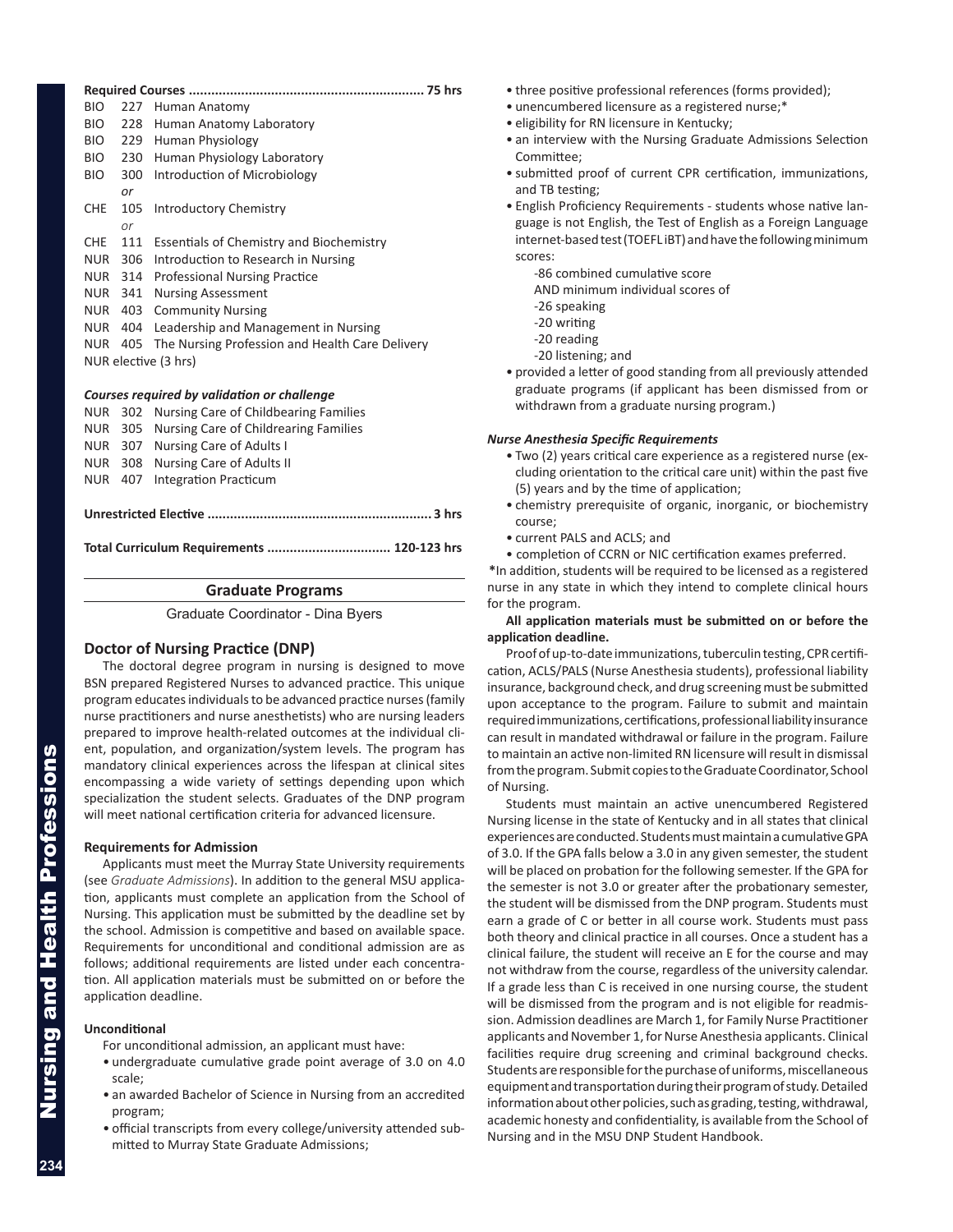# **Nursing** Nursing and Health Professions pue Health Professions

# **Doctor of Nursing Practice/ Family Nurse Practitioner Specialization** CIP 51.3818

ACCREDITED BY: Commission on Collegiate Nursing Education (CCNE)

#### **Total Course Requirements............................................. 76 hours**

| NUR.       | 603 | Theory and Concept Analysis in Nursing       |
|------------|-----|----------------------------------------------|
| NUR.       | 630 | Research in Nursing <sup>R</sup>             |
| NUR.       |     | 631 Evidence-Based Clinical Practice         |
| NUR.       | 642 | <b>Advanced Pharmacology</b>                 |
| NUR.       | 673 | Pathophysiology in Advanced Nursing Practice |
| NUR.       | 900 | Philosophy of Science                        |
| <b>NUR</b> | 901 | Foundations of Advanced Nursing Practice     |
| NUR.       |     | 902 Ethics in Nursing                        |
| NUR.       | 903 | Principles of Epidemiology                   |
| NUR.       | 905 | <b>Health Care Policy</b>                    |
| NUR        | 906 | Leadership/Management of Systems             |
| NUR        | 909 | Capstone <sup>R</sup>                        |
| NUR.       | 912 | Capstone Residency <sup>1</sup>              |
|            |     |                                              |
|            |     |                                              |
|            |     | NUR 641 Advanced Nursing Assessment          |
|            |     |                                              |

NUR 910 Advanced Practice Clinical Residency<sup>PT</sup>

|  | NUR 929 Introduction to Primary Care                  |  |
|--|-------------------------------------------------------|--|
|  | NUR 931 Primary Care of the Family I                  |  |
|  | NUR 932 Primary Care of the Family Clinical I         |  |
|  | NUR 933 Primary Care of the Family II                 |  |
|  | NUR 934 Primary Care of the Family Clinical II        |  |
|  | NUR 936 Advanced Primary Care Practicum <sup>PT</sup> |  |
|  | NUR 937 Primary Care III                              |  |
|  |                                                       |  |

# **Additional Course................................................................. 3 hrs**

STA 660 Biostatistics

<sup>1</sup>Will be taken three times for a total of three credit hours.

# **Doctor of Nursing Practice/ Nurse Anesthesia Specialization** CIP 51.3818

ACCREDITED BY: Council on Accreditation of Nurse Anesthesia Educational Programs (COA) and Commission on Collegiate Nursing Education (CCNE)

#### **Total Course Requirements............................................. 81 hours**

**Advanced Nursing Core Courses ......................................... 38 hrs** NUR 603 Theory and Concept Analysis in Nursing NUR  $630$  Research in Nursing<sup>R</sup> NUR 631 Evidence-Based Clinical PracticeL NUR 642 Advanced Pharmacology NUR 673 Pathophysiology in Advanced Nursing Practice NUR 900 Philosophy of Science NUR 901 Foundations of Advanced Nursing Practice NUR 902 Ethics in Nursing NUR 903 Principles of Epidemiology NUR 905 Health Care Policy NUR 906 Leadership and Quality Improvement/Patient Safety NUR 909 Capstone<sup>R</sup>

NUR 912 Capstone Residency

# **Clinical Courses .................................................................. 10 hrs** NUR 641 Advanced Nursing Assessment NUR 949 Clinical Residency for Nurse Anesthesia<sup>PT</sup> **Clinical Specialty Courses.................................................... 30 hrs** NUR 940 Introduction to Principles and Practice of Nurse Anesthesia II NUR 941 Basic Principles and Practice of Nurse Anesthesia NUR 942 Physiology and Anesthetic Implications I NUR 943 Principles and Practice of Nurse Anesthesia for Special Populations NUR 944 Advanced Pharmacology Nurse Anesthesia NUR 945 Physiology and Anesthetic Implications II NUR 946 Advanced Physiology and Anesthetic Application $PT$ NUR 947 Advanced Principles and Practice of Nurse Anesthesia NUR 948 Senior Seminar I and II **Additional Course................................................................. 3 hrs** STA 660 Biostatistics 1 NUR 912 will be taken for three semesters.

2 NUR 948 will be taken for two semesters.

#### **Doctor of Nursing Practice/MSN to DNP** CIP 51.3818

The MSN to DNP specialization is designed to move MSN prepared Advanced Practice Registered Nurses (APRNs) to a doctorate in nursing practice. All application materials must be submitted on or before the application deadline.

#### **Requirements for Admission**

Admission criteria is as follows:

- master's degree in nursing with advanced practice credentials from an ACEN/CCNE-accredited institution;
- graduate cumulative grade point average of 3.5 on 4.0 scale;
- official transcripts from every college/university attended submitted to Murray State Graduate Admissions;
- current CPR certification; current ACLS and PALS certification for nurse anesthesia concentration only;
- APRN certification Clinical Nurse Specialist (CNS), Family Nurse Practitioner (FNP), Nurse Anesthetist (NA), or Nurse Mid-Wife (CNMW);
- students whose native language is not English, a TOEFL/iBT scores of 86 combined and a minimum of 26 speaking, 20 writing, 20 reading, and 20 listening;
- three professional recommendations submitted on a School of Nursing Recommendation form;
- unencumbered licensure as an advanced practice registered nurse (students will also be required to be licensed as an APRN in any state in which they intend to complete clinical hours for the program);
- submission of a one to three, double-spaced pages listing reasons for the seeking of doctoral study, including short- and long-term professional goals; and
- a successful interview with the graduate faculty.

Students who request admission to Murray State University's Doctor of Nursing Practice program must be in a good standing at previously and/or currently enrolled programs. Proof of liability insurance for advanced practice nursing, current immunizations, hepatitis vaccine or signed waiver, and TB testing are required before enrollment in clinical nursing courses. Submit copies to the Graduate Coordinator, School of Nursing.

Where unusual or extenuating circumstances are indicated, the Dean of the School of Nursing and Health Professions may admit a student who does not meet the above criteria.